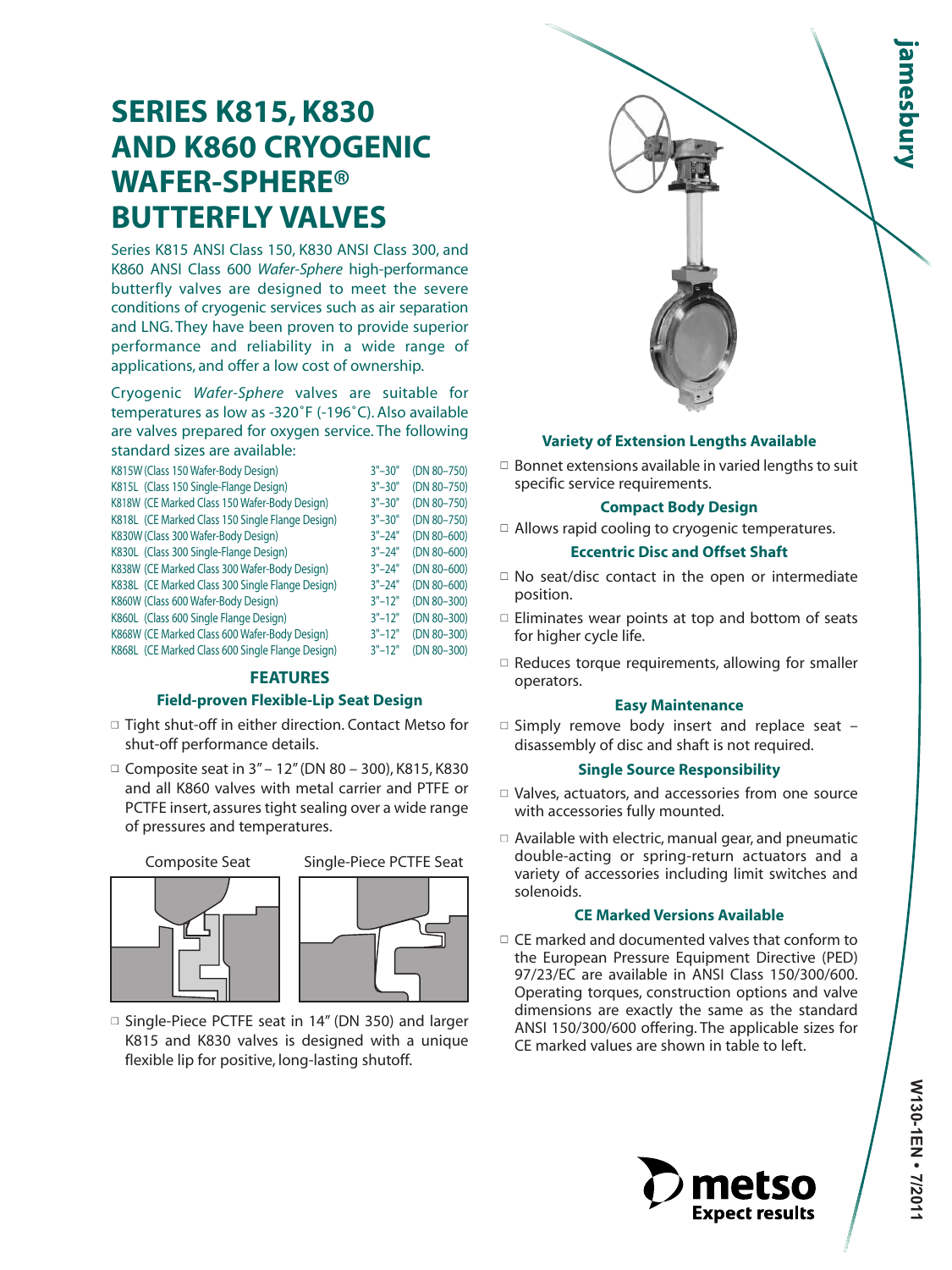#### **SPECIFICATIONS**

#### **Seat Ratings**

Seat ratings are based on the differential pressure with the disc in the fully closed position. Up to +100°F (38°C) the ratings for the seats are the same as the body ratings. Above 100°F, the seat ratings drop lower than the body ratings and are limited by temperature. (See graph below). Consult the factory if applications exceed these temperatures.



#### **Body Ratings**

These are maximum working-pressure ratings of the valve body only. The seat ratings shown in the table to the left determine the practical pressure limitations according to actual service conditions. Test pressures are for hydrostatic test with disc open.

| <b>Temperature</b>   |      | 316 Stainless Steel Maximum Working Pressure, psi |      |
|----------------------|------|---------------------------------------------------|------|
|                      | K815 | K830                                              | K860 |
| $-320$ to $+100$     | 275  | 720                                               | 1440 |
| <b>Test Pressure</b> | 425  | 1100                                              | 2200 |

|                      |      | Temperature   316 Stainless Steel Maximum Working Pressure, bar |      |
|----------------------|------|-----------------------------------------------------------------|------|
|                      | K815 | K830                                                            | K860 |
| $-198$ to $+38$      | 19.0 | 49.6                                                            | 99.3 |
| <b>Test Pressure</b> | 29   | 75                                                              | 150  |

Ratings above correspond to those of ASME B16.34 2004 for material grade of valve body.

#### **Flow Data**

The table below provides information on flow capacity for the *Wafer-Sphere* cryogenic valves covered in this bulletin. The Cv values represent the flow of water at 60˚F through the valve in U.S. gallons per minute at a pressure drop of 1 psi. The metric equivalent, Kv, is the flow of water at 16˚C through the valve in m<sup>3</sup>/hr at a pressure drop of 1 kg/cm. To convert Cv to Kv, multiply by 0.8569.

|                | <b>Valve Size</b> |                           | <b>Series Cv</b>          |                           |
|----------------|-------------------|---------------------------|---------------------------|---------------------------|
| <b>Inches</b>  | <b>DN</b>         | K815W and<br><b>K815L</b> | K830W and<br><b>K830L</b> | K860W and<br><b>K860L</b> |
| 3              | 80                | 165                       | 165                       | 155                       |
| $\overline{4}$ | 100               | 400                       | 400                       | 260                       |
| 6              | 150               | 1050                      | 1050                      | 750                       |
| 8              | 200               | 2200                      | 1800                      | 1350                      |
| 10             | 250               | 3300                      | 3150                      | 2100                      |
| 12             | 300               | 5100                      | 4750                      | 2900                      |
| 14             | 350               | 5800                      | 5200                      |                           |
| 16             | 400               | 8000                      | 6900                      |                           |
| 18             | 450               | 10500                     | 9300                      |                           |
| 20             | 500               | 14000                     | 11300                     |                           |
| 24             | 600               | 21600                     | 18500                     |                           |
| 30             | 750               | 34000                     |                           |                           |

#### **OTHER HIGH-PERFORMANCE BUTTERFLY VALVES**

Metso manufactures a variety of high-performance butterfly valves to cover a wide range of pressures, temperatures, and services. Standard *Wafer-Sphere* soft-seated butterfly valves are available in ANSI Class 150, 300, and 600 designs to handle temperatures from -50˚F to 500˚F (-45.5˚C to 260˚C).

Refer to the following bulletins for complete details:

#### *Wafer-Sphere* **Polymer (soft) Seated Butterfly Valves**

|                                 | <b>Bulletin</b>     |
|---------------------------------|---------------------|
| ASME/ANSI Class 150 and 300     | W <sub>101-6</sub>  |
| <b>ASME/ANSI Class 600</b>      | W104-1              |
| ASME/ANSI Class (Process-Rated) | W105-1              |
| Steam Service                   | W <sub>150-1</sub>  |
| Chlorine Service                | W150-2              |
| Oxygen Service                  | W150-3              |
| Vacuum Service                  | W150-4              |
| Jacketed Valves                 | W <sub>151</sub> -3 |
|                                 |                     |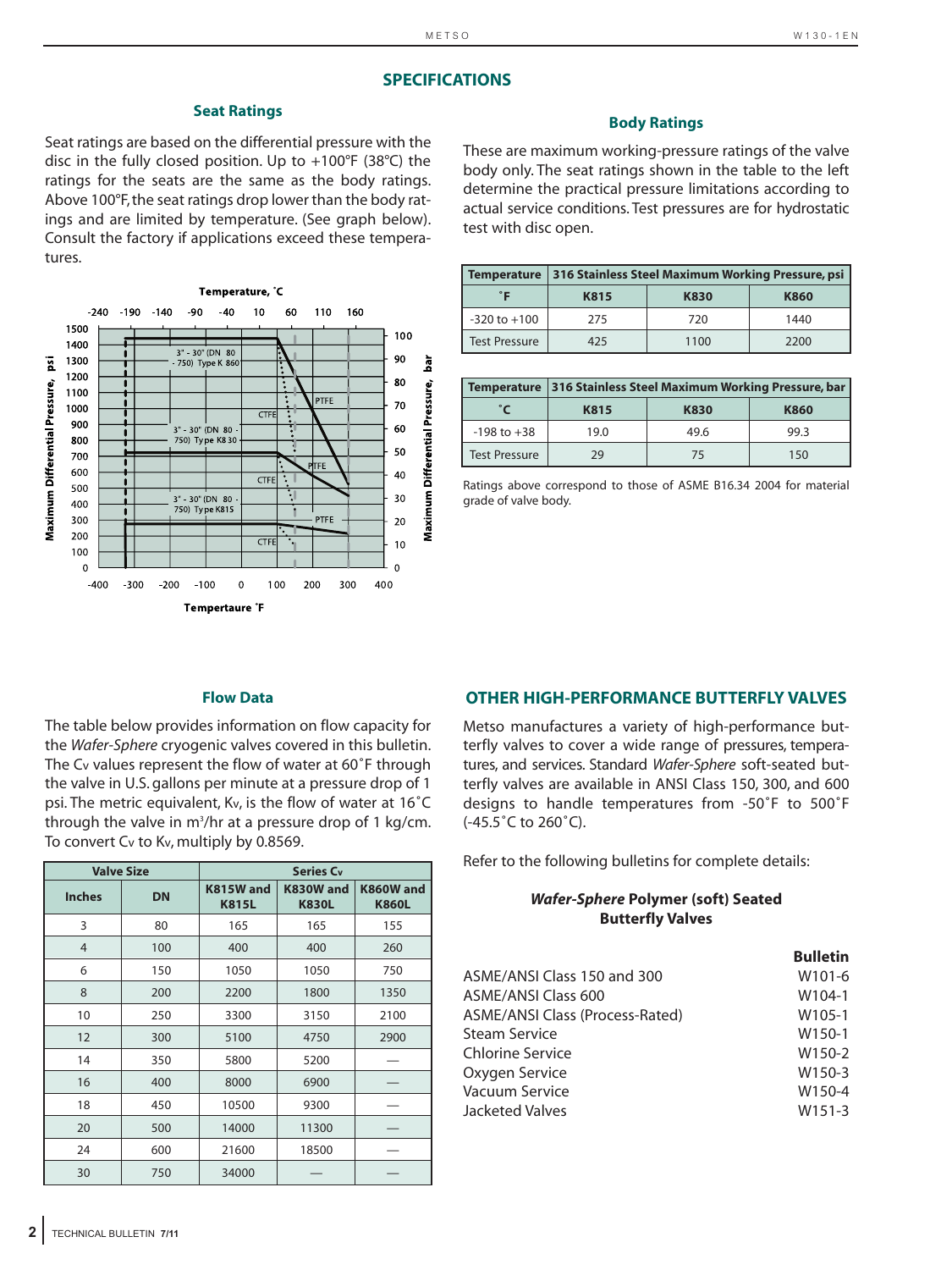### **BONNET EXTENSIONS**

Cryogenic valves are made from standard stocked components with extension lengths available, in 2-inch increments, within the ranges shown in the dimensional tables on pages 4 – 13 (see dimensions K1 and K2). The K2 lengths require larger shafts as shown in the dimension tables. Other lengths are available on application.

Under the specified operating limits of the valve, all bonnet extensions are structurally capable of supporting the weight of the actuator in all possible installation orientations.

### **OPERATING HANDLES AND ACTUATORS**

As an option, handles are available for small-size cryogenic *Wafer-Sphere* high-performance butterfly valves. High line pressure may create high enough forces to pull a manual handle out of an operator's hand. Therefore, it is recommended that manual gear, pneumatic, or electric actuators be used for valves larger than tabulated below.

|               |                   |              |     |                           | <b>Operating Handles and Actuators</b> |                    |                      |    |                      |               |
|---------------|-------------------|--------------|-----|---------------------------|----------------------------------------|--------------------|----------------------|----|----------------------|---------------|
|               | <b>Valve Size</b> | <b>Valve</b> |     | <b>Max. Diff Pressure</b> | <b>Extension</b>                       |                    | <b>Handle Length</b> |    | <b>Handle Weight</b> | <b>Handle</b> |
|               |                   | <b>Type</b>  | psi | bar                       | Lengths                                | inches             | mm                   | lb | kg                   | Code*         |
| <b>Inches</b> | <b>DN</b>         |              |     |                           |                                        | <b>Series K815</b> |                      |    |                      |               |
| 3,4           | 80,100            | K815         | 275 | 19.0                      |                                        |                    |                      |    |                      | $WSH-23$      |
| 6             | 150               | K815         | 275 | 19.0                      | K1                                     | 22                 | 559                  | 15 | 6.8                  | <b>WSH-23</b> |
| 8             | 200               | K815         | 100 | 6.9                       |                                        |                    |                      |    |                      | <b>WSH-24</b> |
| 3,4           | 80,100            | K815         | 275 | 19.0                      |                                        |                    |                      |    |                      | $WSH-23$      |
| 6             | 150               | K815         | 275 | 19.0                      | K <sub>2</sub>                         | 22                 | 559                  | 15 | 6.8                  | $WSH-24$      |
| 8             | 200               | K815         | 100 | 6.9                       |                                        |                    |                      |    |                      | <b>WSH-25</b> |
| <i>inches</i> | <b>DN</b>         |              |     |                           |                                        | <b>Series K830</b> |                      |    |                      |               |
| 3,4           | 80,100            | K830         | 300 | 20.7                      |                                        |                    |                      |    |                      | $WSH-23$      |
| 6             | 150               | K830         | 300 | 20.7                      | K1                                     | 22                 | 559                  | 15 | 6.8                  | $WSH-24$      |
| 8             | 200               | K830         | 100 | 6.9                       |                                        |                    |                      |    |                      | <b>WSH-25</b> |
| 3             | 80                | K830         | 300 | 20.7                      |                                        |                    |                      |    |                      | <b>WSH-23</b> |
| 4             | 100               | K830         | 300 | 20.7                      | K <sub>2</sub>                         | 22                 | 559                  | 15 | 6.8                  | <b>WSH-24</b> |
| 6             | 150               | K830         | 300 | 20.7                      |                                        |                    |                      |    |                      | <b>WSH-25</b> |

Refer to Jamesbury® bulletin W101-6, page 5 for additional handle information.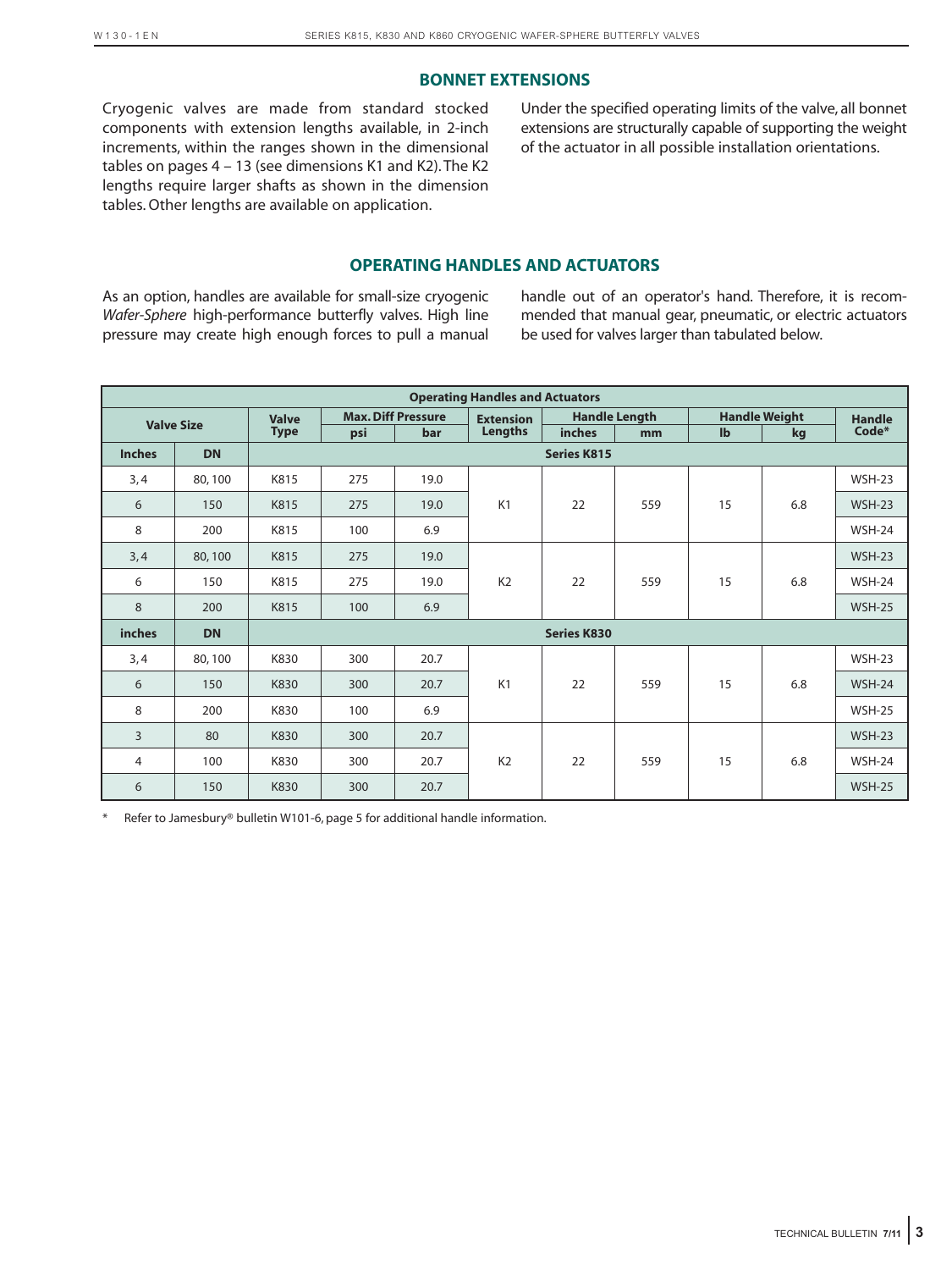# **DIMENSIONS**



| <b>Valve Size</b> |      |                                                |       |       |                   |                 |                 |                 |                   | <b>Approximate Dimensions - inches</b> |       |                 |                 |                   |                 |                 |                 |                   |                 |       |
|-------------------|------|------------------------------------------------|-------|-------|-------------------|-----------------|-----------------|-----------------|-------------------|----------------------------------------|-------|-----------------|-----------------|-------------------|-----------------|-----------------|-----------------|-------------------|-----------------|-------|
| <b>Inches</b>     | A    | B                                              | C     | Е     | $G1$ <sup>1</sup> | G2 <sup>2</sup> | J1 <sup>1</sup> | $J2^2$          | K1 <sup>1</sup>   | $K2^2$                                 | R     | S1 <sup>1</sup> | S2 <sup>2</sup> | $T1$ <sup>1</sup> | $T2^2$          | U1 <sup>1</sup> | U2 <sup>2</sup> | X1 <sup>1</sup>   | X2 <sup>2</sup> | $Y^3$ |
| 3                 | 1.94 | 1.06                                           | 5.19  | 2.88  | 3.25              | 3.25            | 1.66            | 1.66            | $8 - 26$          | 28-36                                  | 4.44  | 0.63            | 0.63            | 6.25              | 6.25            | 2.00            | 2.00            | 0.88              | 0.88            | 2.91  |
| 4                 | 2.13 | 1.19                                           | 6.19  | 3.75  | 3.25              | 3.25            | 1.66            | 1.66            | $10 - 26$         | 28-36                                  | 4.94  | 0.63            | 0.63            | 6.25              | 6.25            | 2.00            | 2.00            | 0.88              | 0.88            | 3.81  |
| 6                 | 2.25 | 1.31                                           | 8.50  | 5.59  | 3.25              | 3.69            | 1.90            | 1.90            | $10 - 26$         | 28-36                                  | 5.88  | 0.63            | 0.81            | 6.25              | 7.00            | 2.00            | 3.00            | 0.88              | 1.13            | 5.75  |
| 8                 | 2.50 | 1.41                                           | 10.63 | 7.41  | 3.69              | 3.88            | 2.38            | 2.38            | $12 - 32$         | $34 - 42$                              | 7.63  | 0.81            | 0.94            | 7.00              | 7.00            | 3.00            | 3.00            | 1.13              | 1.38            | 7.63  |
| 10                | 2.81 | 1.63                                           | 12.75 | 9.28  | 3.88              | 4.19            | 2.38            | 2.88            | $12 - 40$         | 42-50                                  | 9.25  | 0.94            | 1.13            | 7.00              | 7.00            | 3.00            | 3.00            | 1.38              | 1.63            | 9.56  |
| 12                | 3.19 | 1.88                                           | 15.00 | 11.09 | 4.19              | 3.50            | 2.88            | 2.88            | $14 - 40$         | $42 - 50$                              | 10.75 | 1.13            | $1.63$ sq       | 7.00              | 9.38            | 3.00            | 4.50            | 1.63              | 1.88            | 11.38 |
| l Valve Size      |      | <b>Approximate Dimensions - mm<sup>4</sup></b> |       |       |                   |                 |                 |                 |                   |                                        |       |                 |                 |                   |                 |                 |                 |                   |                 |       |
| <b>DN</b>         | A    | B                                              | C     | Е     | G1 <sup>T</sup>   | G2 <sup>2</sup> | J1 <sup>1</sup> | J2 <sup>2</sup> | $K1$ <sup>1</sup> | K2 <sup>2</sup>                        | R     | S1 <sup>T</sup> | S2 <sup>2</sup> | $T1$ <sup>1</sup> | T2 <sup>2</sup> | U1 <sup>1</sup> | U2 <sup>2</sup> | $X1$ <sup>1</sup> | X2 <sup>2</sup> | $Y^3$ |
| 80                | 49   | 27                                             | 132   | 73    | 83                | 83              | 42              | 42              | $8 - 26$          | 28-36                                  | 113   | 16              | 16              | 159               | 159             | 51              | 51              | 22                | 22              | 74    |
| 100               | 54   | 30                                             | 157   | 95    | 83                | 83              | 42              | 42              | $10 - 26$         | 28-36                                  | 125   | 16              | 16              | 159               | 159             | 51              | 51              | 22                | 22              | 97    |
| 150               | 57   | 33                                             | 216   | 142   | 83                | 94              | 48              | 48              | $10 - 26$         | 28-36                                  | 149   | 16              | 21              | 159               | 178             | 51              | 76              | 22                | 29              | 146   |
| 200               | 64   | 36                                             | 270   | 188   | 94                | 99              | 60              | 60              | $12 - 32$         | $34 - 42$                              | 194   | 21              | 24              | 178               | 178             | 76              | 76              | 29                | 35              | 194   |
| 250               | 71   | 41                                             | 324   | 236   | 99                | 106             | 60              | 73              | $12 - 40$         | 42-50                                  | 235   | 24              | 29              | 178               | 178             | 76              | 76              | 35                | 41              | 243   |
| 300               | 81   | 48                                             | 381   | 282   | 106               | 89              | 73              | 73              | $14 - 40$         | $42 - 50$                              | 273   | 29              | 41sq            | 178               | 238             | 76              | 114             | 41                | 48              | 289   |

1 Use G1, J1, S1, T1, U1, and X1 for extension lengths (K1).

2 Use G2, J2, S2, T2, U2, and X2 for extension lengths (K2).

3 Conforms to API 609 and MSS-SP 68 requirements for minimum clearances of pipe inside diameters for Schedule 80 pipe.<br>4 K1 and K2 dimensions are inches.

K1 and K2 dimensions are inches.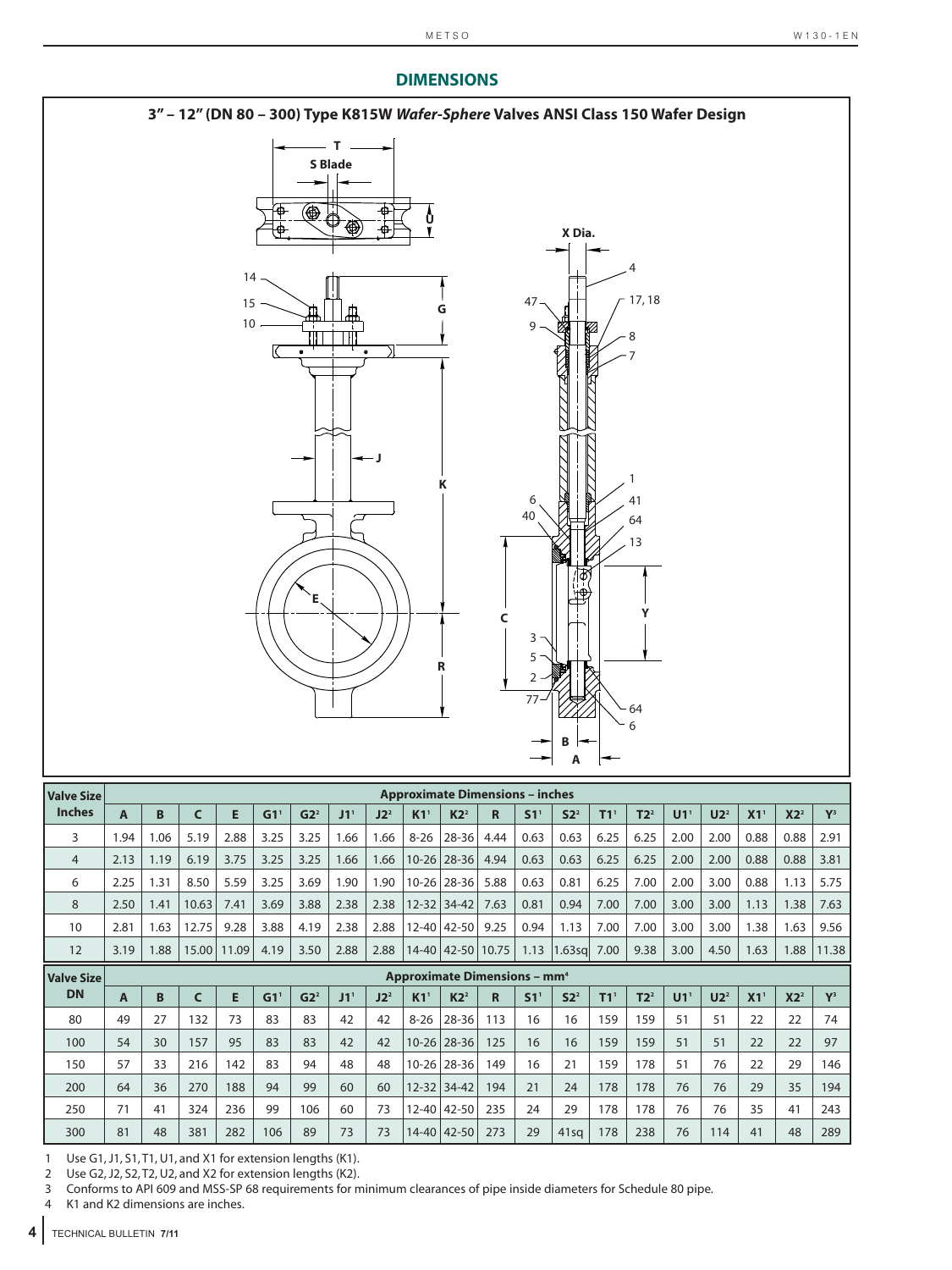**DIMENSIONS**



|                              |               |               |                                    | $III = 110.1101C3$ |      |                 |                 |                 |                 |                 |                 |                                                   |   |                  |                 | $\leftarrow A \rightarrow$                                                                                      |                 |                 |                             |                 |                 |                                                                |       |
|------------------------------|---------------|---------------|------------------------------------|--------------------|------|-----------------|-----------------|-----------------|-----------------|-----------------|-----------------|---------------------------------------------------|---|------------------|-----------------|-----------------------------------------------------------------------------------------------------------------|-----------------|-----------------|-----------------------------|-----------------|-----------------|----------------------------------------------------------------|-------|
| <b>Valve</b>                 |               |               |                                    |                    |      |                 |                 |                 |                 |                 |                 | <b>Approximate Dimensions - inches</b>            |   |                  |                 |                                                                                                                 |                 |                 |                             |                 |                 |                                                                |       |
| <b>Size</b><br><b>Inches</b> | A             | B             |                                    | D                  |      | G1 <sup>T</sup> | G2 <sup>2</sup> | J1 <sup>1</sup> | J2 <sup>2</sup> | K1 <sup>1</sup> | K2 <sup>2</sup> | L                                                 | M | R                | S1 <sup>T</sup> | S2 <sup>2</sup>                                                                                                 | T1 <sup>1</sup> | T2 <sup>2</sup> | U1 <sup>1</sup>             | U2 <sup>2</sup> | X1 <sup>1</sup> | X2 <sup>2</sup>                                                | $Y^3$ |
| 3                            | 1.94          | 1.06          | 5.19                               | 6.00               | 2.88 | 3.25            | 3.25            | 1.66            | 1.66            |                 |                 | $8-26$   28-36   5/8-11                           | 4 | $4.44 \mid 0.63$ |                 | 0.63                                                                                                            |                 |                 | $6.25$ 6.25 2.00 2.00       |                 | 0.88            | $0.88$   2.91                                                  |       |
| $\overline{4}$               |               | $2.13$   1.19 | 6.19                               | 7.50               |      | $3.75$   3.25   |                 |                 |                 |                 |                 | $3.25$   1.66   1.66   10-26   28-36   5/8-11   8 |   | $4.94 \mid 0.63$ |                 | 0.63                                                                                                            |                 |                 |                             |                 |                 | $(6.25 \mid 6.25 \mid 2.00 \mid 2.00 \mid 0.88 \mid 0.88 \mid$ | 3.81  |
| 6                            | $2.25$   1.31 |               | 8.50                               | 9.50               | 5.59 | 3.25            | 3.69            |                 |                 |                 |                 | 1.90   1.90  10-26   28-36  3/4-10   8            |   | $5.88 \mid 0.63$ |                 | 0.81                                                                                                            |                 |                 | $6.25$   7.00   2.00   3.00 |                 | 0.88            | $1.13$ 5.75                                                    |       |
| 8                            |               |               | 2.50   1.41   10.63   11.75   7.41 |                    |      | 3.69            |                 |                 |                 |                 |                 | 3.88 2.38 2.38 12-32 34-42 3/4-10 8 7.63 0.81     |   |                  |                 | 0.94                                                                                                            |                 | 7.00 7.00       | $3.00$   3.00               |                 | 1.13            | 1.38                                                           | 7.63  |
| 10                           | 2.81          |               | 1.63 12.75 14.25                   |                    | 9.28 | 3.88            |                 |                 |                 |                 |                 | 4.19 2.38 2.88 12-40 42-50 7/8-9 12 9.25 0.94     |   |                  |                 | 1.13                                                                                                            |                 | 7.00 7.00       | 3.00                        | 3.00            | 1.38            | 1.63                                                           | 9.56  |
| 12                           |               |               |                                    |                    |      |                 |                 |                 |                 |                 |                 |                                                   |   |                  |                 | 3.19 1.88 15.00 17.00 11.09 4.19 3.50 2.88 2.88 14-40 42-50 7/8-9 12 10.75 1.13 1.63sq 7.00 9.38 3.00 4.50 1.63 |                 |                 |                             |                 |                 | 1.88                                                           | 11.38 |

| <b>Valve</b>             |    |    |     |     |     |     |                 |     |                 |                   |                 | <b>Approximate Dimensions - mm<sup>3</sup></b> |    |     |    |                 |     |                 |                |                 |                |                 |                |
|--------------------------|----|----|-----|-----|-----|-----|-----------------|-----|-----------------|-------------------|-----------------|------------------------------------------------|----|-----|----|-----------------|-----|-----------------|----------------|-----------------|----------------|-----------------|----------------|
| <b>Size</b><br><b>DN</b> | A  | в  |     | D   | Е   | G1  | G2 <sup>2</sup> | J1' | J2 <sup>2</sup> | $K1$ <sup>1</sup> | K2 <sup>2</sup> |                                                | M  | R   | S1 | S2 <sup>2</sup> |     | T2 <sup>2</sup> | U <sub>1</sub> | U2 <sup>2</sup> | X <sub>1</sub> | X2 <sup>2</sup> | V <sub>3</sub> |
| 80                       | 49 | 27 | 132 | 152 | 73  | 83  | 83              | 42  | 42              | $8 - 26$          |                 | 28-36 5/8-11                                   | 4  | 113 | 16 | 16              | 59  | 159             | 51             | 51              | 22             | 22              | 74             |
| 100                      | 54 | 30 | 157 | 191 | 95  | 83  | 83              | 42  | 42              |                   |                 | $10-26$   28-36   5/8-11   8                   |    | 125 | 16 | 16              | 159 | 159             | 51             | 51              | 22             | 22              | 97             |
| 150                      | 57 | 33 | 216 | 241 | 142 | 83  | 94              | 48  | 48              | $10 - 26$         |                 | 28-36 3/4-10 8                                 |    | 149 | 16 | 21              | 59  | 178             | 51             | 76              | 22             | 29              | 146            |
| 200                      | 64 | 36 | 270 | 298 | 188 | 94  | 99              | 60  | 60              | $12 - 32$         |                 | $34 - 42$ $3/4 - 10$                           | 8  | 194 | 21 | 24              | 178 | 178             | 76             | 76              | 29             | 35              | 194            |
| 250                      | 71 | 41 | 324 | 362 | 236 | 99  | 106             | 60  | 73              | $12 - 40$         | $ 42-50 $       | $7/8-9$                                        | 12 | 235 | 24 | 29              | 178 | 178             | 76             | 76              | 35             | 41              | 243            |
| 300                      | 81 | 48 | 381 | 432 | 282 | 106 | 89              | 73  | 73              |                   | 14-40   42-50   | $7/8-9$                                        |    | 273 | 29 | 41sq            | 178 | 238             | 76             | 114             | 41             | 48              | 289            |

1 Use G1, J1, S1, T1, U1, and X1 for extension lengths (K1).

2 Use G2, J2, S2, T2, U2, and X2 for extension lengths (K2).

3 Conforms to API 609 and MSS-SP 68 requirements for minimum clearances of pipe inside diameters for Schedule 80 pipe.

4 K1, K2 and L dimensions are inches.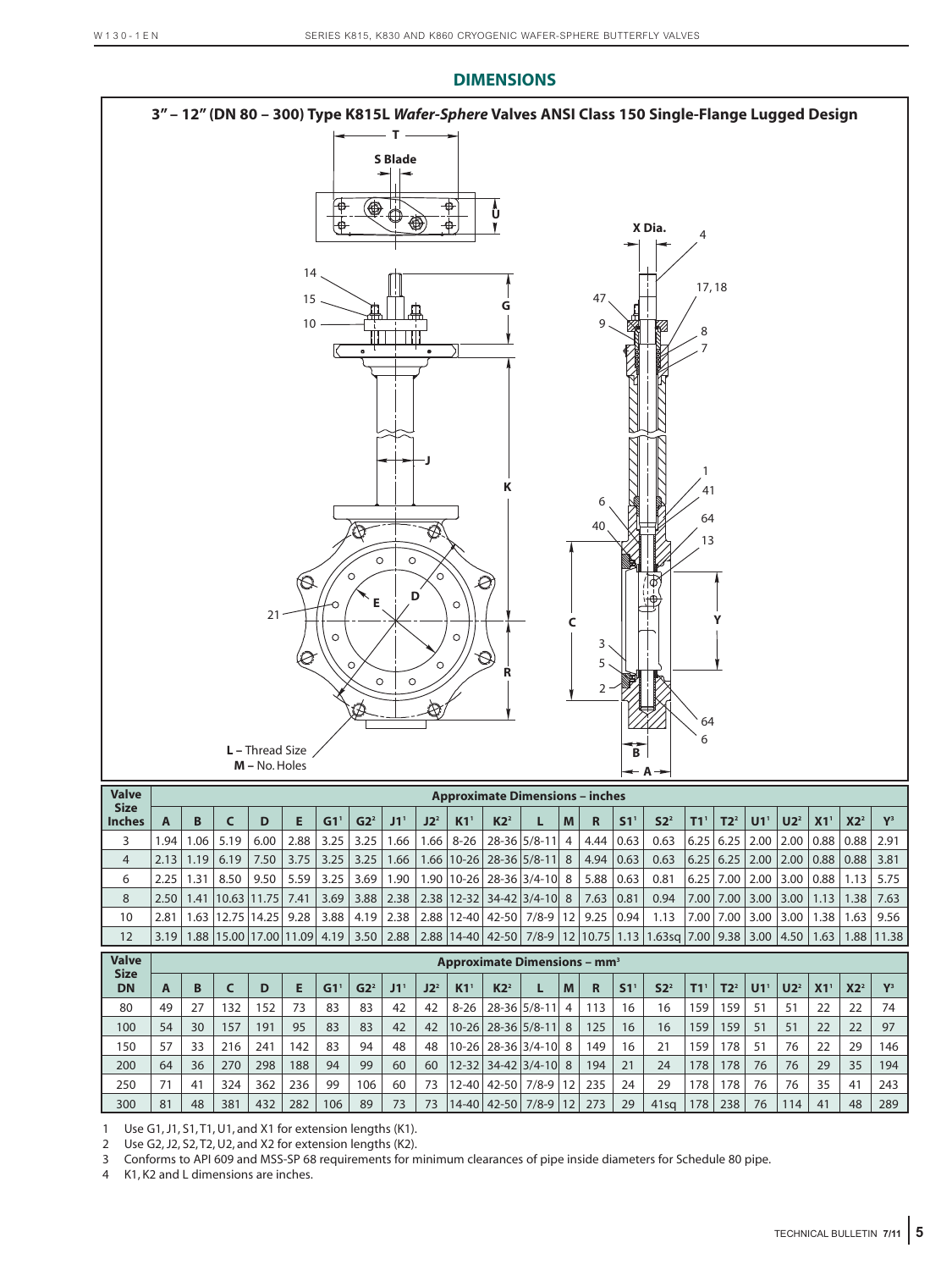#### **14" – 30" (DN 350 – 750) Type K815W** *Wafer-Sphere* **Valves ANSI Class 150 Wafer Design** 29 $\Omega$  $\circ$ **S Square T** 26 27 **U X Dia.** 14 4  $15$   $\frac{1}{2}$   $\frac{1}{10}$ **G** 9 47 8 17 18 7 **J K** 1  $\epsilon$ 6 5 64 3 13 **E Y C D** 21 2 **R** 6 64 **L –** Thread Size 54 **M –** No. Holes 16" – 30" **B** 53 (DN 400 – 750) 56 **A** Only  $36$ <br>55

| <b>Valve Size</b> |      |      |       |       |       |      |      |           | <b>Approximate Dimensions - inches</b> |   |       |      |       |      |      |                |
|-------------------|------|------|-------|-------|-------|------|------|-----------|----------------------------------------|---|-------|------|-------|------|------|----------------|
| <b>Inches</b>     | A    | B    |       | D     |       | G    |      | $K^1$     |                                        | M | R     |      |       | U    | X    | V <sup>2</sup> |
| 14                | 3.63 | 2.06 | 16.25 | 18.75 | 2.38  | 3.37 | 3.50 | $16 - 50$ | $1 - 1/84$                             | 4 | 12.22 | .63  | 9.38  | 4.50 | 88.1 | 12.50          |
| 16                | 4.00 | 2.22 | 18.50 | 21.25 | 14.28 | 3.50 | 3.50 | $16 - 60$ | $1 - 1/164$                            | 4 | 12.66 | .63  | 9.38  | 4.50 | 1.88 | 14.38          |
| 18                | 4.50 | 2.63 | 21.00 | 22.75 | 16.28 | 3.63 | 3.50 | 18-60     | $1 - 3/164$                            | 4 | 3.90  | .63  | 9.38  | 4.50 | 2.13 | 16.38          |
| 20                | 5.00 | 2.63 | 23.00 | 25.00 | 17.94 | 3.50 | 4.50 | 18-60     | $1 - 1/8 - 8^5$                        | 4 | 14.75 | .63  | 10.00 | 6.00 | 2.38 | 17.88          |
| 24                | 6.06 | 3.00 | 27.25 | 29.50 | 21.63 | 4.63 | 4.50 | 24-60     | 1-1/4–8 <sup>5</sup>                   | 4 | 21.78 | 2.00 | 12.00 | 6.00 | 2.75 | 21.34          |
| 30                | 6.56 | 3.44 | 33.75 | 36.00 | 27.63 | 5.00 | 6.63 | $26 - 72$ | $1 - 1/4 - 8$                          | 4 | 24.00 | 2.00 | 14.00 | 8.00 | 3.50 | 28.00          |

| <b>Valve Size</b> |     |    |     |     |     |     |     |           | <b>Approximate Dimensions - mm<sup>3</sup></b> |                |     |    |     |     |    |                |
|-------------------|-----|----|-----|-----|-----|-----|-----|-----------|------------------------------------------------|----------------|-----|----|-----|-----|----|----------------|
| <b>DN</b>         | A   | B  |     | D   |     | G   |     | $K^1$     |                                                | M              | R   |    |     | U   | X  | V <sup>2</sup> |
| 350               | 92  | 52 | 413 | 476 | 314 | 86  | 89  | $16 - 50$ | $1 - 1/84$                                     | 4              | 310 | 41 | 238 | 114 | 48 | 318            |
| 400               | 102 | 56 | 470 | 540 | 363 | 89  | 89  | 16-60     | $1 - 1/164$                                    | 4              | 322 | 41 | 238 | 114 | 48 | 365            |
| 450               | 114 | 67 | 533 | 578 | 414 | 92  | 89  | 18-60     | $1 - 3/164$                                    |                | 353 | 41 | 238 | 114 | 54 | 416            |
| 500               | 127 | 67 | 584 | 635 | 456 | 89  | 114 | 18-60     | $1 - 1/8 - 8^5$                                | $\overline{4}$ | 375 | 41 | 254 | 152 | 60 | 454            |
| 600               | 154 | 76 | 692 | 749 | 549 | 18  | 114 | 24-60     | $1 - 1/4 - 8^5$                                |                | 553 | 51 | 305 | 152 | 70 | 542            |
| 750               | 167 | 87 | 857 | 914 | 702 | 127 | 168 | $26 - 72$ | $1 - 1/4 - 8$                                  |                | 609 | 51 | 356 | 203 | 89 | 711            |

1 Standard bonnet extensions are available in 2-inch increments as shown under dimension K; special lengths are available on application.

2 Conforms to API 609 and MSS-SP 68 requirements for minimum clearances of pipe inside diameters for Schedule 80 pipe.

3 K and L dimensions are inches.

4 Through holes, not tapped.<br>5 ANSI B16.5 requires all bolt

5 ANSI B16.5 requires all bolts 1-1/8 and larger have an 8-UN thread series.

# **DIMENSIONS**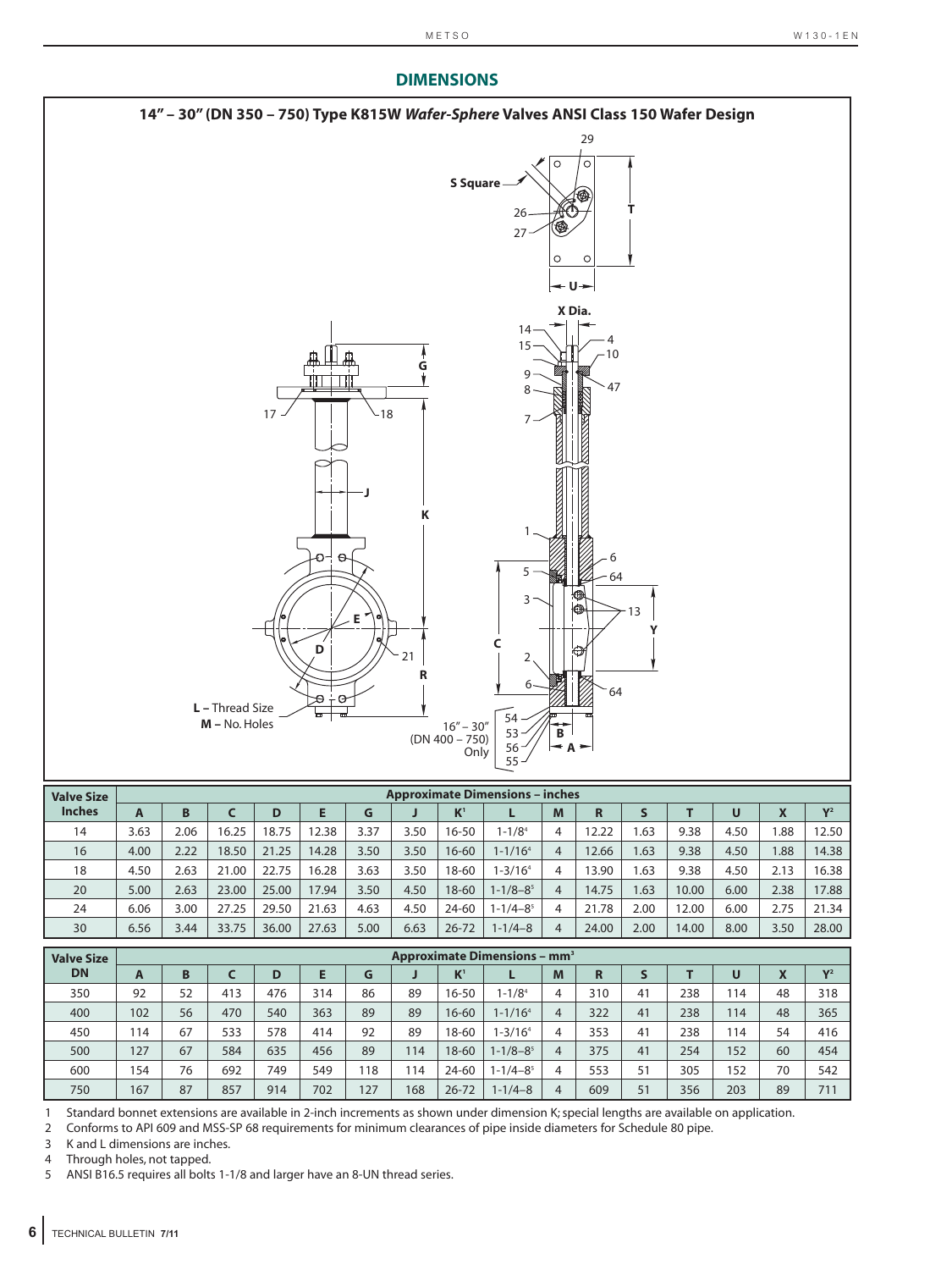

| <b>Valve Size</b> |      |      |       |       |       |      |      |                | <b>Approximate Dimensions - inches</b> |    |       |      |       |      |      |                |
|-------------------|------|------|-------|-------|-------|------|------|----------------|----------------------------------------|----|-------|------|-------|------|------|----------------|
| <b>Inches</b>     | A    | B    |       | D     |       | G    |      | K <sup>1</sup> |                                        | M  | R     |      |       | U    |      | V <sub>2</sub> |
| 14                | 3.63 | 2.06 | 16.25 | 18.75 | 12.38 | 3.37 | 3.50 | $16 - 50$      | $-8$                                   | 12 | 12.22 | 1.63 | 9.38  | 4.50 | 1.88 | 12.50          |
| 16                | 4.00 | 2.22 | 18.50 | 21.25 | 14.28 | 3.50 | 3.50 | $16 - 60$      | $-8$                                   | 16 | 2.66  | 1.63 | 9.38  | 4.50 | 1.88 | 14.38          |
| 18                | 4.50 | 2.63 | 21.00 | 22.75 | 16.28 | 3.63 | 3.50 | $18 - 60$      | $1 - 1/8 - 84$                         | 16 | 13.90 | 1.63 | 9.38  | 4.50 | 2.13 | 16.38          |
| 20                | 5.00 | 2.63 | 23.00 | 25.00 | 17.94 | 3.50 | 4.50 | $18 - 60$      | $1 - 1/8 - 8^4$                        | 20 | 14.75 | .63  | 10.00 | 6.00 | 2.38 | 17.88          |
| 24                | 6.06 | 3.00 | 27.25 | 29.50 | 21.63 | 4.63 | 4.50 | $24 - 60$      | $1 - 1/4 - 84$                         | 20 | 21.78 | 2.00 | 12.00 | 6.00 | 2.75 | 21.34          |
| 30                | 6.56 | 3.44 | 33.75 | 36.00 | 27.63 | 5.00 | 6.63 | $26 - 72$      | $1 - 1/4 - 84$                         | 28 | 24.00 | 2.00 | 14.00 | 8.00 | 3.50 | 28.00          |

| <b>Valve Size</b> |     |    |     |     |     |     |     |                | <b>Approximate Dimensions - mm<sup>3</sup></b> |    |     |    |     |     |    |                |
|-------------------|-----|----|-----|-----|-----|-----|-----|----------------|------------------------------------------------|----|-----|----|-----|-----|----|----------------|
| <b>DN</b>         | A   | B  |     | D   |     | G   |     | K <sup>1</sup> |                                                | M  | R   |    |     | U   | X  | V <sub>2</sub> |
| 350               | 92  | 52 | 413 | 476 | 314 | 86  | 89  | $16 - 50$      | $-8$                                           | 12 | 310 | 41 | 238 | 114 | 48 | 318            |
| 400               | 102 | 56 | 470 | 540 | 363 | 89  | 89  | $16 - 60$      | $-8$                                           | 16 | 322 | 41 | 238 | 114 | 48 | 365            |
| 450               | 114 | 67 | 533 | 578 | 414 | 92  | 89  |                | $18 - 60$   1-1/8 - 8 <sup>4</sup>             | 16 | 353 | 41 | 238 | 114 | 54 | 416            |
| 500               | 127 | 67 | 584 | 635 | 456 | 89  | 114 |                | $18 - 60$   1-1/8 $-$ 8 <sup>4</sup>           | 20 | 375 | 41 | 254 | 152 | 60 | 454            |
| 600               | 154 | 76 | 692 | 749 | 549 | 18  | 114 |                | $24 - 60$   1-1/4 $-$ 8 <sup>4</sup>           | 20 | 553 | 51 | 305 | 152 | 70 | 542            |
| 750               | 167 | 87 | 857 | 914 | 702 | 127 | 168 |                | $26 - 72$ 1-1/4 – 8 <sup>4</sup>               | 28 | 609 | 51 | 356 | 203 | 89 | 711            |

1 Standard bonnet extensions are available in 2-inch increments as shown under dimension K; special lengths are available on application.

2 Conforms to API 609 and MSS-SP 68 requirements for minimum clearances of pipe inside diameters for Schedule 80 pipe.

3 K and L dimensions are inches.

4 ANSI B16.5 requires all bolts 1-1/8 and larger have an 8-UN thread series.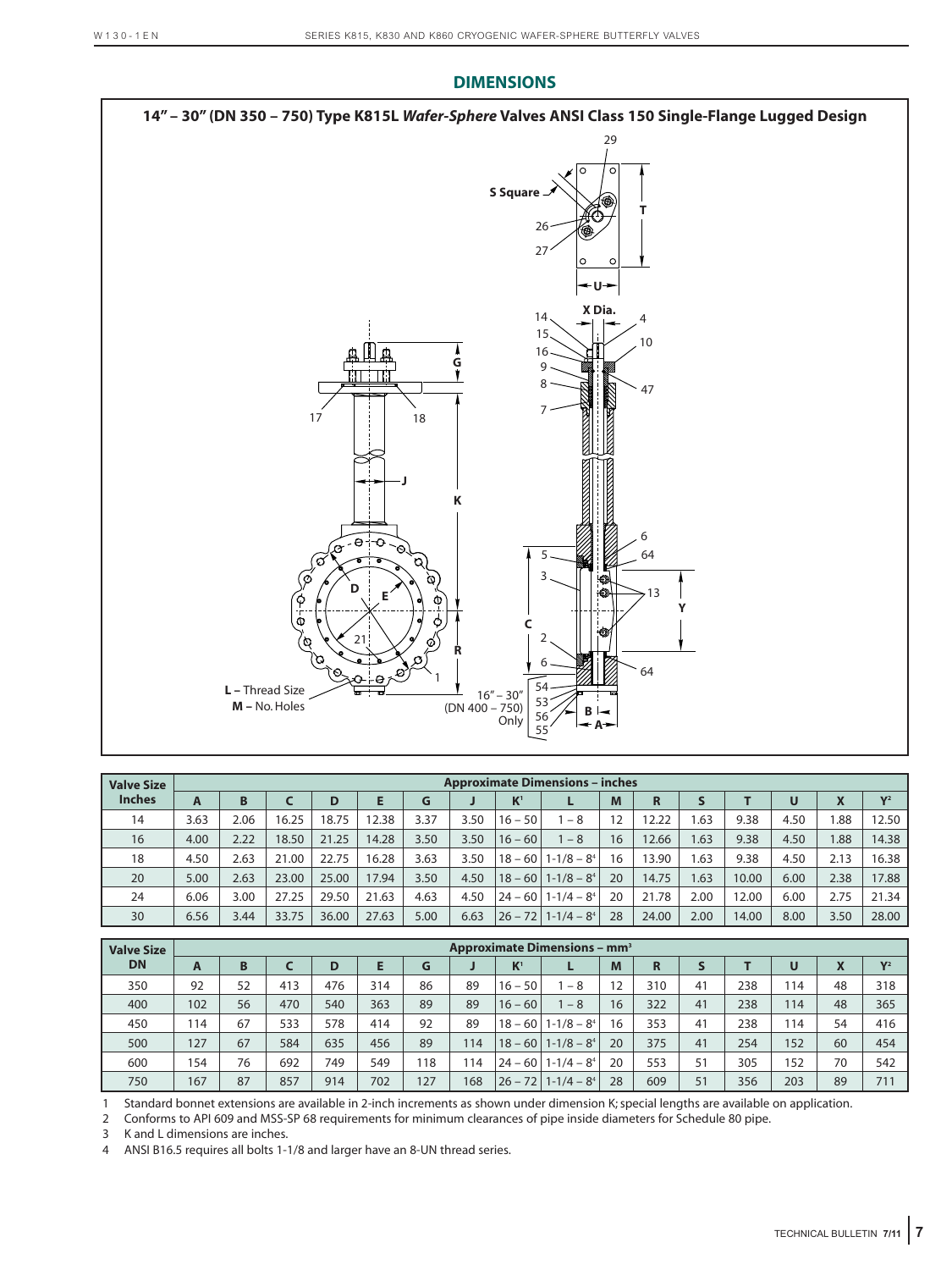

| <b>Valve</b>                 |      |               |                 |                            |      |                 |                 |                 |        |                 |                                           | <b>Approximate Dimensions - inches</b>                                                                      |   |      |      |                                        |                   |                 |                             |                                 |                 |                 |                |
|------------------------------|------|---------------|-----------------|----------------------------|------|-----------------|-----------------|-----------------|--------|-----------------|-------------------------------------------|-------------------------------------------------------------------------------------------------------------|---|------|------|----------------------------------------|-------------------|-----------------|-----------------------------|---------------------------------|-----------------|-----------------|----------------|
| <b>Size</b><br><b>Inches</b> |      | B             |                 | D                          | Е    | G1 <sup>T</sup> | G2 <sup>3</sup> | J1 <sup>1</sup> | $J2^3$ | K1 <sup>1</sup> | K2 <sup>3</sup>                           |                                                                                                             | M | R    | S1   | S2 <sup>3</sup>                        | $T1$ <sup>1</sup> | T2 <sup>3</sup> | U1 <sup>1</sup>             | $U2^3$                          | X1 <sup>1</sup> | X2 <sup>3</sup> | V <sub>4</sub> |
|                              |      | $.94 \, 1.06$ | 5.19            |                            | 2.88 | 3.25            | 3.25            | .66             | 1.66   | $8 - 26$        | 28-36                                     |                                                                                                             |   | 4.44 | 0.63 | 0.63                                   | 6.25              |                 | $6.25$   2.00   2.00   0.88 |                                 |                 | 0.88            | 2.91           |
| 4                            |      | $2.13$   1.19 | 6.19            | $\overline{\phantom{m}}$   | 3.75 | 3.25            | 3.69            | 1.66            |        |                 | 1.90   10-26   28-36                      |                                                                                                             |   | 4.94 | 0.63 | 0.81                                   | 6.25              |                 | 7.00   2.00   3.00   0.88   |                                 |                 | 1.13            | 3.41           |
| 6                            | 2.31 | 1.34          | 8.50            |                            | 5.59 | 3.69            | 3.88            |                 |        |                 | 1.90 2.38 10-26 28-36                     |                                                                                                             |   | 6.13 | 0.81 | 0.94                                   |                   | 7.00 7.00       |                             | $3.00$   $3.00$   $1.13$        |                 | 1.38            | 5.75           |
| 8                            |      |               | 2.88 1.56 10.63 |                            | 7.41 | 3.88            |                 |                 |        |                 | 4.19   2.38   2.88   12-32   34-42        |                                                                                                             |   | 7.75 | 0.94 | 1.13                                   | 7.00              | 7.00            |                             | $3.00$   $3.00$   $1.38$        |                 | 1.63            | 7.63           |
| 10                           |      |               |                 | 3.25 1.75 12.75 15.25 9.28 |      |                 |                 |                 |        |                 | 4.19   3.50   2.88   3.50   14-40   42-50 | $1 - 8$                                                                                                     | 4 | 9.50 | 1.13 | $ 1.63$ sq   7.00   9.38   3.00   4.50 |                   |                 |                             |                                 | 1.63            | 1.88            | 9.56           |
| 12                           |      |               |                 |                            |      |                 |                 |                 |        |                 |                                           | 3.63 1.97 15.00 17.75 11.09 3.50 3.50 3.50 14-40 42-50 1-1/8-8 <sup>2</sup> 4 11.25 1.63sq 1.63sq 9.38 9.38 |   |      |      |                                        |                   |                 |                             | $4.50 \mid 4.50 \mid 1.88 \mid$ |                 |                 | 2.13 11.38     |

| <b>Valve</b>             |    |    |     |                                |     |     |                |     |                 |           |                   | <b>Approximate Dimensions - mm<sup>5</sup></b> |   |     |                |                  |     |     |                |                 |    |                 |                |
|--------------------------|----|----|-----|--------------------------------|-----|-----|----------------|-----|-----------------|-----------|-------------------|------------------------------------------------|---|-----|----------------|------------------|-----|-----|----------------|-----------------|----|-----------------|----------------|
| <b>Size</b><br><b>DN</b> | A  | В  |     |                                |     | G1  | G <sub>2</sub> | J1' | J2 <sup>3</sup> | K1        | $K2^3$            |                                                | M | R   | S <sub>1</sub> | S2 <sup>3</sup>  |     | T2ª | U <sub>1</sub> | U2 <sup>3</sup> |    | X2 <sup>3</sup> | V <sub>4</sub> |
| 80                       | 27 | 27 | 132 | —                              | 73  | 83  | 83             | 42  | 42              | $8 - 26$  | 28-36             |                                                |   | 113 | 16             | 16               | 159 | 159 | 51             | 51              | 22 | 22              | 74             |
| 100                      | 54 | 30 | 157 | $\overbrace{\phantom{123321}}$ | 95  | 83  | 94             | 42  | 48              |           | $10 - 26$   28-36 |                                                |   | 125 | 16             | 21               | 159 | 178 | 51             | 76              | 22 | 29              | 87             |
| 150                      | 59 | 34 | 216 |                                | 142 | 94  | 99             | 48  | 60              | $10 - 26$ | 28-36             | __                                             |   | 156 | 21             | 24               | 178 | 178 | 76             | 76              | 29 | 35              | 146            |
| 200                      | 73 | 40 | 270 |                                | 188 | 99  | 106            | 60  | 73              | $12 - 32$ | $34 - 42$         |                                                |   | 197 | 24             | 29               | 178 | 178 | 76             | 76              | 35 | 41              | 194            |
| 250                      | 83 | 44 | 324 | 387                            | 236 | 106 | 89             | 73  | 89              | $14 - 40$ | 42-50             | $-8$                                           | 4 | 241 | 29             | 41 <sub>sq</sub> | 178 | 238 | 76             | 114.            | 41 | 48              | 243            |
| 300                      | 92 | 50 | 381 | 451                            | 282 | 89  | 89             | 89  | 89              | 14-40     | $42 - 50$         | $1 - 1/8 - 8^2$                                | 4 | 286 | $41$ sa        | 41sq             | 238 | 238 | 114.           | 114             | 48 | 54              | 289            |

1 Use G1, J1, S1, T1, U1, and X1 for extension lengths (K1).

2 ANSI B16.5 requires all bolts 1-1/8 and larger have an 8-UN thread series.

3 Use G2, J2, S2, T2, U2, and X2 for extension lengths (K2).

4 Conforms to API 609 and MSS-SP 68 requirements for minimum clearances of pipe inside diameters for Schedule 80 pipe.<br>5 K1. K2 and L dimensions are inches.

K1, K2 and L dimensions are inches.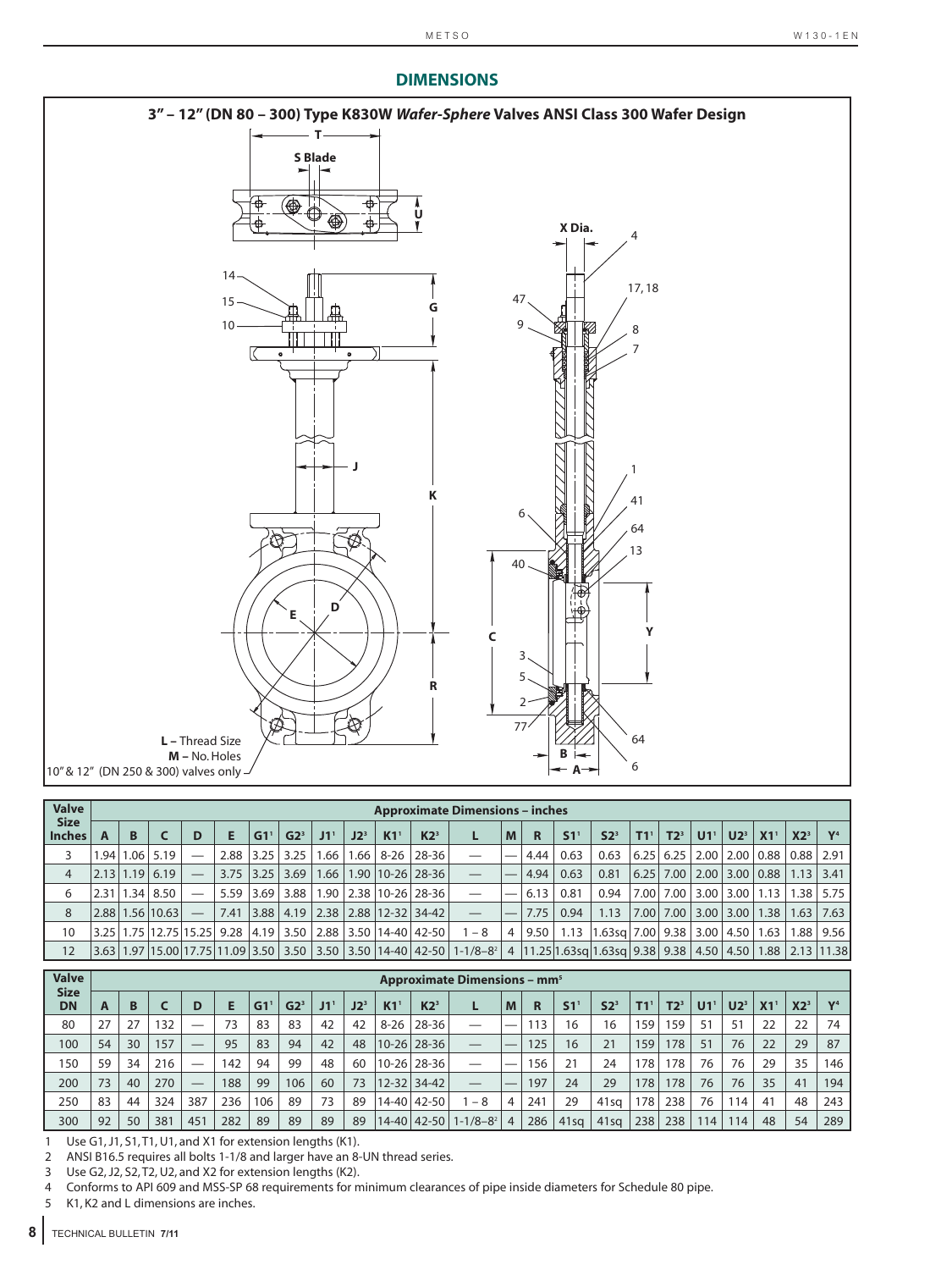

| <b>Valve</b>                 |   |                     |                                     |                     |                 |                      |                   |        |                 |                                                            | <b>Approximate Dimensions - inches</b>                   |   |          |                    |                                                                                    |                   |           |                 |        |                 |                 |                                                                      |
|------------------------------|---|---------------------|-------------------------------------|---------------------|-----------------|----------------------|-------------------|--------|-----------------|------------------------------------------------------------|----------------------------------------------------------|---|----------|--------------------|------------------------------------------------------------------------------------|-------------------|-----------|-----------------|--------|-----------------|-----------------|----------------------------------------------------------------------|
| <b>Size</b><br><b>Inches</b> | B |                     | D                                   | Е                   | G1 <sup>1</sup> | G2 <sup>3</sup>      | $J1$ <sup>V</sup> | $J2^3$ | K1 <sup>1</sup> | $K2^3$                                                     |                                                          | M | <b>R</b> | S1 <sup>1</sup>    | S2 <sup>3</sup>                                                                    | $T1$ <sup>1</sup> | $T2^3$    | U1 <sup>1</sup> | $U2^3$ | X1 <sup>1</sup> | X2 <sup>3</sup> | V <sup>4</sup>                                                       |
| 3                            |   | 1.94 1.06 5.19      | 6.63                                |                     |                 | $2.88$   3.25   3.25 |                   |        |                 | $1.66$   $1.66$   $8-26$   $28-36$                         | $3/4 - 10$   8   4.44   0.63                             |   |          |                    | 0.63                                                                               |                   |           |                 |        |                 |                 | 6.25   6.25   2.00   2.00   0.88   0.88   2.91                       |
| $\overline{4}$               |   | $2.13$   1.19  6.19 |                                     | 7.88 3.75 3.25 3.69 |                 |                      |                   |        |                 |                                                            | $1.66$   1.90   10-26   28-36   3/4-10   8   4.94   0.63 |   |          |                    | 0.81                                                                               |                   |           |                 |        |                 |                 | $(6.25 \mid 7.00 \mid 2.00 \mid 3.00 \mid 0.88 \mid 1.13 \mid 3.41)$ |
| 6                            |   |                     | 2.31 1.34 8.50 10.63 5.59 3.69 3.88 |                     |                 |                      |                   |        |                 |                                                            | 1.90   2.38   10-26   28-36   3/4-10   12   6.13   0.81  |   |          |                    | 0.94                                                                               |                   | 7.00 7.00 |                 |        |                 |                 | <sup>∣</sup> 3.00   3.00   1.13   1.38   5.75                        |
| 8                            |   |                     |                                     |                     |                 |                      |                   |        |                 | 2.88 1.56 10.63 13.00 7.41 3.88 4.19 2.38 2.88 12-32 34-42 | 7/8-9 12 7.75                                            |   |          | $\vert 0.94 \vert$ | 1.13                                                                               |                   |           |                 |        |                 |                 | $ 7.00 $ 7.00   3.00   3.00   1.38   1.63   7.63                     |
| 10                           |   |                     |                                     |                     |                 |                      |                   |        |                 | 3.25 1.75 12.75 15.25 9.28 4.19 3.50 2.88 3.50 14-40 42-50 | $1 - 8$                                                  |   |          |                    | $\vert$ 16   9.50   1.13   1.63sq   7.00   9.38   3.00   4.50   1.63   1.88   9.56 |                   |           |                 |        |                 |                 |                                                                      |
| 12                           |   |                     |                                     |                     |                 |                      |                   |        |                 |                                                            |                                                          |   |          |                    |                                                                                    |                   |           |                 |        |                 |                 |                                                                      |

| <b>Valve</b>             |    |    |     |     |     |     |                 |     |        |           |                 | <b>Approximate Dimensions - mm<sup>5</sup></b> |    |     |         |                 |                  |        |    |                 |    |                 |                |
|--------------------------|----|----|-----|-----|-----|-----|-----------------|-----|--------|-----------|-----------------|------------------------------------------------|----|-----|---------|-----------------|------------------|--------|----|-----------------|----|-----------------|----------------|
| <b>Size</b><br><b>DN</b> | A  | В  |     | D   | E   | G1' | G2 <sup>3</sup> | J1' | $J2^3$ | K1        | K2 <sup>3</sup> |                                                | M  | R   | S1      | S2 <sup>3</sup> | T1 <sup>1</sup>  | $T2^3$ | U1 | U2 <sup>3</sup> | X1 | X2 <sup>3</sup> | V <sup>4</sup> |
| 80                       | 49 | 27 | 132 | 168 | 73  | 83  | 83              | 42  | 42     | $8 - 26$  | 28-36           | $3/4 - 10$                                     | 8  | 113 | 16      | 16              | 159 <sub>1</sub> | 159    | 51 | 51              | 22 | 22              | 74             |
| 100                      | 54 | 30 | 157 | 200 | 95  | 83  | 94              | 42  | 48     | $10 - 26$ | $28 - 36$       | $3/4 - 10$                                     | 8  | 125 | 16      | 21              | 159              | 178    | 51 | 76              | 22 | 29              | 87             |
| 150                      | 59 | 34 | 216 | 270 | 142 | 94  | 99              | 48  | 60     | $10 - 26$ | 28-36           | $3/4 - 10$                                     | 12 | 156 | 21      | 24              | 178              | 178    | 76 | 76              | 29 | 35              | 146            |
| 200                      | 73 | 40 | 270 | 330 | 188 | 99  | 106             | 60  | 73     |           | $12 - 32$ 34-42 | $7/8-9$                                        | 12 | 197 | 24      | 29              | 178              | 178    | 76 | 76              | 35 | 41              | 194            |
| 250                      | 83 | 44 | 324 | 387 | 236 | 106 | 89              | 73  | 89     | $14 - 40$ | $42 - 50$       | $1 - 8$                                        | 16 | 241 | 29      | $41$ sa         | 178              | 238    | 76 | 114             | 41 | 48              | 243            |
| 300                      | 92 | 50 | 381 | 451 | 282 | 89  | 89              | 89  | 89     |           | 14-40 42-50     | $1 - 1/8 - 8^2$                                | 16 | 286 | $41$ sa | $41$ sa         | 238              | 238    | 14 | 114             | 48 | 54              | 289            |

1 Use G1, J1, S1, T1, U1, and X1 for extension lengths (K1).

2 ANSI B16.5 requires all bolts 1-1/8 and larger have an 8-UN thread series.

3 Use G2, J2, S2, T2, U2, and X2 for extension lengths (K2).

4 Conforms to API 609 and MSS-SP 68 requirements for minimum clearances of pipe inside diameters for Schedule 80 pipe.

5 K1, K2 and L dimensions are inches.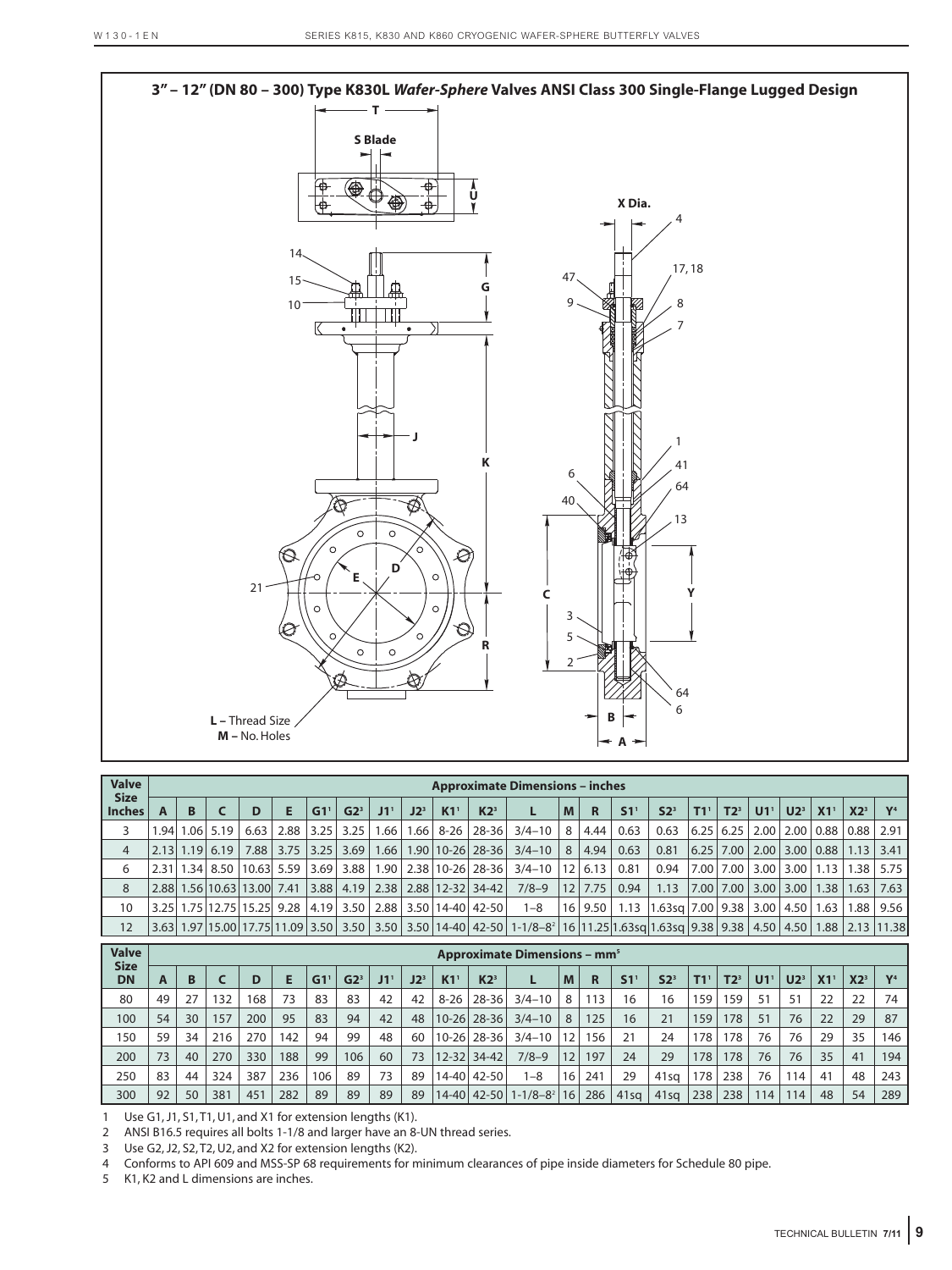#### **DIMENSIONS 14" – 24" (DN 350 – 600) Type K830W** *Wafer-Sphere* **Valves ANSI Class 300 Wafer Design** 29 **S Square T** 26 27 **U X Dia.** 14 4 15 10 16 **G** 9 8 47 17 18 7 **J K** 1 41O Q 6 5 64 3 **D** 13 **E Y C** 2 21 **R** 6 64 54 **L –** Thread Size **M –** No. Holes 53 **B** 56 **A** 55

| <b>Valve Size</b> |      |      |       |       |       |      |      |             | <b>Approximate Dimensions - inches</b> |                |       |                   |       |       |      |       |
|-------------------|------|------|-------|-------|-------|------|------|-------------|----------------------------------------|----------------|-------|-------------------|-------|-------|------|-------|
| <b>Inches</b>     | A    | B    |       |       |       | G    |      | $K^1$       | L <sup>4</sup>                         | M              | R     |                   |       | U     | X    | $V^2$ |
| 14                | 4.63 | 2.31 | 16.25 | 20.25 | 12.38 | 3.50 | 3.50 | $16 - 50$   | $1 - 1/8 - 8$                          | 4              | 12.50 | .63               | 9.38  | 4.50  | 2.13 | 11.75 |
| 16                | 5.25 | 2.44 | 18.50 | 22.50 | 14.31 | 3.50 | 4.50 | $18 - 60$   | $1 - 1/4 - 8$                          | 4              | 13.69 | .63               | 9.38  | 5.75  | 2.38 | 13.63 |
| 18                | 5.88 | 2.94 | 21.00 | 24.75 | 16.28 | 4.62 | 4.50 | $20 - 60$   | $1 - 1/4 - 8$                          | 4              | 18.97 | 2.00              | 12.00 | 6.00  | 2.75 | 15.44 |
| 20                | 6.38 | 3.19 | 23.00 | 27.00 | 17.91 | 5.00 | 6.63 | $ 22 - 72 $ | $1 - 1/4 - 8$                          | $\overline{4}$ | 19.87 | 2.00              | 14.00 | 8.00  | 3.50 | 17.06 |
| $24^{5}$          | 7.25 | 3.63 | 27.25 | 32.00 | 21.63 | 5.00 | 6.63 | $24 - 72$   | $1 - 1/2 - 8$                          | 4              | 22.63 | 4.00 <sup>5</sup> | 18.00 | 10.00 | 4.00 | 20.63 |

| <b>Valve Size</b> |     |    |     |     |     |     |     |           | <b>Approximate Dimensions - mm<sup>3</sup></b> |   |     |           |     |     |     |                |
|-------------------|-----|----|-----|-----|-----|-----|-----|-----------|------------------------------------------------|---|-----|-----------|-----|-----|-----|----------------|
| <b>DN</b>         | A   | B  |     | D   |     | G   |     | $K^1$     | L <sup>4</sup>                                 | M | R   |           |     | U   | X   | V <sup>2</sup> |
| 350               | 118 | 59 | 413 | 514 | 314 | 89  | 89  | $16 - 50$ | $1 - 1/8 - 8$                                  | 4 | 318 | 41        | 238 | 114 | 54  | 298            |
| 400               | 133 | 62 | 470 | 572 | 363 | 89  | 114 | $18 - 60$ | $1 - 1/4 - 8$                                  | 4 | 348 | 41        | 238 | 146 | 60  | 346            |
| 450               | 149 | 75 | 533 | 629 | 414 | 117 | '14 | $20 - 60$ | $1 - 1/4 - 8$                                  |   | 482 | 51        | 305 | 152 | 70  | 392            |
| 500               | 162 | 81 | 584 | 686 | 455 | 127 | 168 | $22 - 72$ | $1 - 1/4 - 8$                                  |   | 505 | 51        | 356 | 203 | 89  | 433            |
| 600 <sup>5</sup>  | 184 | 92 | 692 | 813 | 549 | 127 | 168 |           | $24 - 72$   1-1/2 - 8                          |   | 575 | $102^{5}$ | 457 | 254 | 102 | 524            |

1 Standard bonnet extensions are available in 2-inch increments as shown under dimension K; special lengths are available on application.

2 Conforms to API 609 and MSS-SP 68 requirements for minimum clearances of pipe inside diameters for Schedule 80 pipe.

3 K and L dimensions are inches.

4 ANSI B16.5 requires all bolts 1-1/8 and larger have an 8-UN thread series.<br>5 24" (DN600) K830W has keyed shaft.

24" (DN600) K830W has keyed shaft.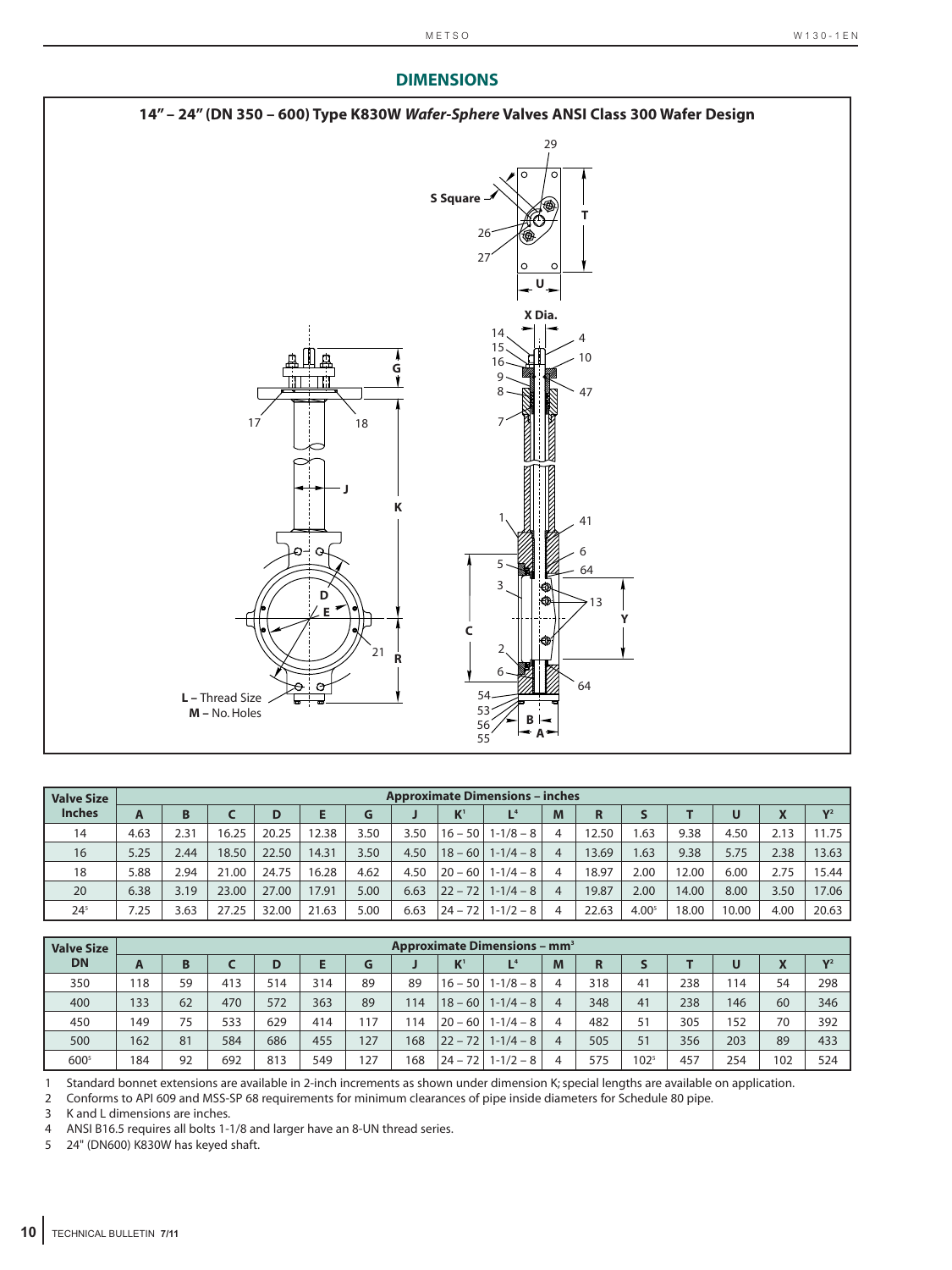

| <b>Valve Size</b> |      |      |       |       |       |      |      |             | <b>Approximate Dimensions - inches</b> |    |       |                   |       |       |                         |                |
|-------------------|------|------|-------|-------|-------|------|------|-------------|----------------------------------------|----|-------|-------------------|-------|-------|-------------------------|----------------|
| <b>Inches</b>     | A    | B    |       | D     |       | G    |      | $K^1$       | L <sup>4</sup>                         | M  | R     |                   |       | U     | $\overline{\mathbf{v}}$ | V <sup>2</sup> |
| 14                | 4.63 | 2.31 | 16.25 | 20.25 | 12.38 | 3.50 | 3.50 | $16 - 50$   | $1 - 1/8 - 8$                          | 20 | 12.50 | .63               | 9.38  | 4.50  | 2.13                    | 11.75          |
| 16                | 5.25 | 2.44 | 18.50 | 22.50 | 14.31 | 3.50 | 4.50 | $ 18 - 60 $ | $1-1/4-8$                              | 20 | 13.69 | 1.63              | 9.38  | 5.75  | 2.38                    | 13.63          |
| 18                | 5.88 | 2.94 | 21.00 | 24.75 | 16.28 | 4.62 | 4.50 | $ 20 - 60 $ | $1-1/4-8$                              | 24 | 18.97 | 2.00              | 12.00 | 6.00  | 2.75                    | 15.44          |
| 20                | 6.38 | 3.19 | 23.00 | 27.00 | 17.91 | 5.00 | 6.63 | $ 22 - 72 $ | $1 - 1/4 - 8$                          | 24 | 19.87 | 2.00              | 14.00 | 8.00  | 3.50                    | 17.06          |
| $24^{5}$          | 7.25 | 3.63 | 27.25 | 32.00 | 21.63 | 5.00 | 6.63 | $ 24 - 72 $ | $1 - 1/2 - 8$                          | 24 | 22.63 | 4.00 <sup>5</sup> | 18.00 | 10.00 | 4.00                    | 20.63          |

| <b>Valve Size</b> |     |    |     |     |     |     |     |           | <b>Approximate Dimensions - mm<sup>3</sup></b> |    |     |           |     |     |     |                |
|-------------------|-----|----|-----|-----|-----|-----|-----|-----------|------------------------------------------------|----|-----|-----------|-----|-----|-----|----------------|
| <b>DN</b>         | A   | B  |     | D   | Е   | G   |     | $K^1$     | L <sup>4</sup>                                 | M  | R   |           |     | U   | X   | V <sup>2</sup> |
| 350               | 118 | 59 | 413 | 514 | 314 | 89  | 89  | $16 - 50$ | $1 - 1/8 - 8$                                  | 20 | 318 | 41        | 238 | 114 | 54  | 298            |
| 400               | 133 | 62 | 470 | 572 | 363 | 89  | 114 | $18 - 60$ | $1-1/4-8$                                      | 20 | 348 | 41        | 238 | 146 | 60  | 346            |
| 450               | 149 | 75 | 533 | 629 | 414 | 117 | 114 | $20 - 60$ | $1 - 1/4 - 8$                                  | 24 | 482 | 51        | 305 | 152 | 70  | 392            |
| 500               | 162 | 81 | 584 | 686 | 455 | 127 | 168 | $22 - 72$ | $1 - 1/4 - 8$                                  | 24 | 505 | 51        | 356 | 203 | 89  | 433            |
| $600^{5}$         | 184 | 92 | 692 | 813 | 549 | 127 | 168 | $24 - 72$ | $1 - 1/2 - 8$                                  | 24 | 575 | $102^{5}$ | 457 | 254 | 102 | 524            |

1 Standard bonnet extensions are available in 2-inch increments as shown under dimension K; special lengths are available on application.

2 Conforms to API 609 and MSS-SP 68 requirements for minimum clearances of pipe inside diameters for Schedule 80 pipe.

3 K and L dimensions are inches.

4 ANSI B16.5 requires all bolts 1-1/8 and larger have an 8-UN thread series.

5 24" (DN600) K830L has keyed shaft.

TECHNICAL BULLETIN **7/11 11**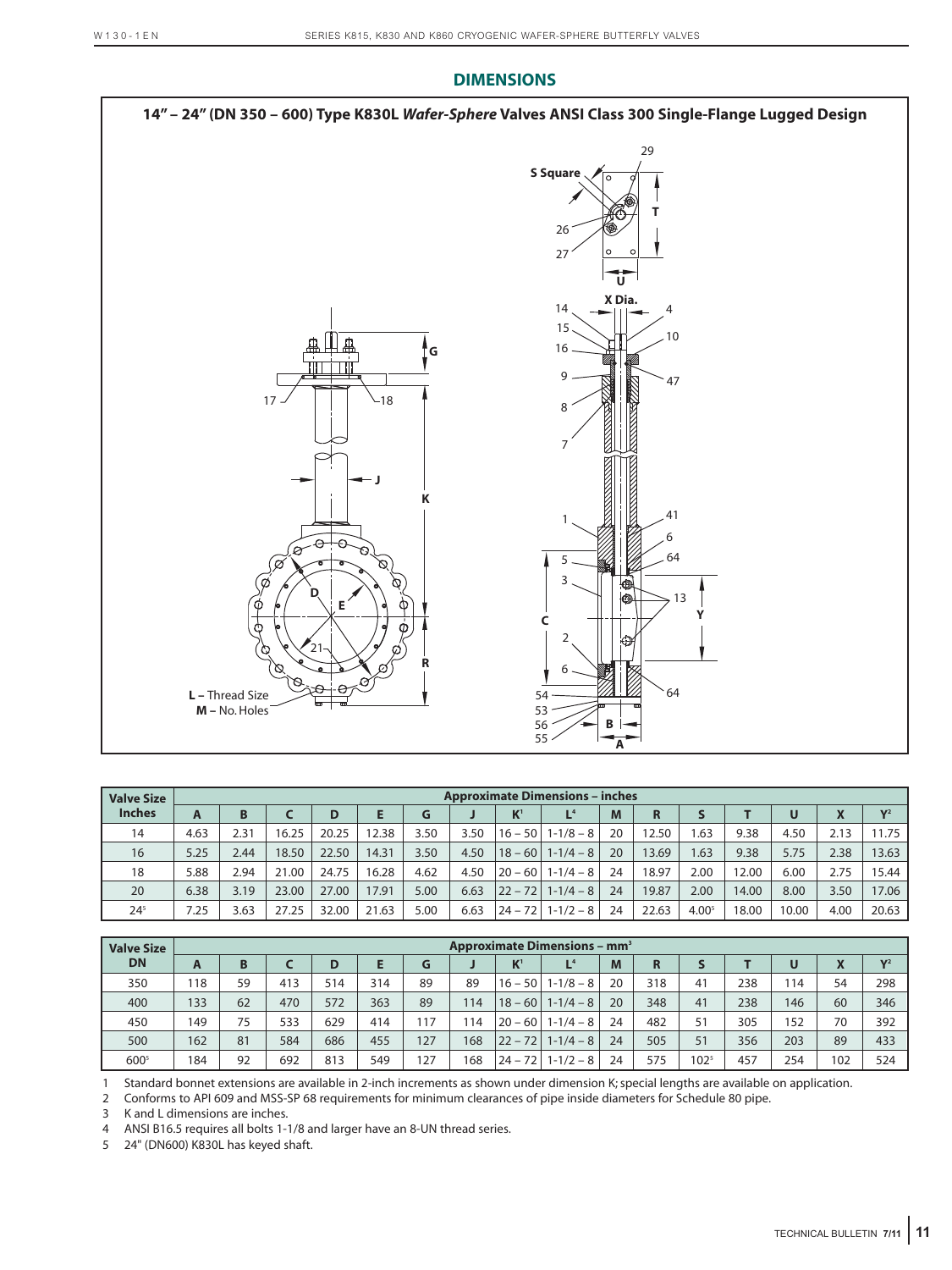#### **3" – 12" (DN 80 – 300) Type K860W** *Wafer-Sphere* **Valves ANSI Class 600 Wafer Design** 8", 10" & 12" **U** (DN 200, 250 & 300) 26 27 **S Square T** 29 3", 4" & 6" **U** (DN 80, 100 & 150)14 **X Dia.** 4 47 4 15  $\mathbf{\downarrow}$ **T** 17 9 **G** 16 G 18 8 10 曲  $\frac{1}{2}$ 15 7 16 **J** 6 40 **K** 1 5 64 21 **D** 13 **C Y** 12 3 **R E**  $\overline{\phantom{0}}$ **L –** Thread Size 64 **M –** No. Holes 6 **B A** 42 11

| <b>Valve Size</b> |      |      |       |                               |       |      |      |           | <b>Approximate Dimensions - inches</b> |                |       |      |       |      |      |             |
|-------------------|------|------|-------|-------------------------------|-------|------|------|-----------|----------------------------------------|----------------|-------|------|-------|------|------|-------------|
| <b>Inches</b>     | A    | B    |       | D                             | E     | G    |      | K         |                                        | M              | R     |      |       | U    | X    | $\mathbf v$ |
|                   | 2.37 | .25  | 5.00  |                               | 2.94  | 3.26 | 2.38 | $8 - 36$  |                                        | --             | 5.25  | 0.87 | 5.25  | 5.25 | 1.13 | 2.75        |
| $\overline{4}$    | 2.87 | .44  | 6.19  | $\overbrace{\phantom{aaaaa}}$ | 3.94  | 3.26 | 2.38 | $10 - 48$ | —                                      |                | 6.87  | 0.87 | 5.25  | 5.25 | 1.13 | 3.56        |
| 6                 | 3.00 | .62  | 8.50  | 11.50                         | 5.50  | 3.26 | 2.88 | $10 - 36$ | 1.12 <sup>2</sup>                      | 4              | 8.81  | 0.87 | 5.25  | 5.25 | 1.13 | 5.50        |
| 8                 | 4.00 | 2.00 | 10.62 | 13.75                         | 7.81  | 4.00 | 3.50 | $12 - 42$ | 1.25 <sup>2</sup>                      | 4              | 10.69 | 1.31 | 10.00 | 5.00 | 1.75 | 7.19        |
| 10                | 4.75 | 2.37 | 12.75 | 17.00                         | 9.34  | 4.00 | 3.50 | $12 - 50$ | $1 - 1/4 - 8$ <sup>1</sup>             | 4              | 13.06 | 1.31 | 10.00 | 5.00 | 1.75 | 8.94        |
| 12                | 5.75 | 2.87 | 15.00 | 19.25                         | 11.00 | 4.00 | 3.50 | $14 - 72$ | $1 - 1/4 - 8$ <sup>1</sup>             | $\overline{A}$ | 15.94 | 1.62 | 9.38  | 4.50 | 2.13 | 10.62       |

| <b>Valve Size</b> |     |    |     |                               |     |     |    |           | <b>Approximate Dimensions - mm<sup>3</sup></b> |                |     |    |     |     |    |             |
|-------------------|-----|----|-----|-------------------------------|-----|-----|----|-----------|------------------------------------------------|----------------|-----|----|-----|-----|----|-------------|
| <b>DN</b>         | A   | B  |     | D                             |     | G   | u  | K         |                                                | M              | R   | S  |     | U   | X  | $\mathbf v$ |
| 80                | 60  | 32 | 127 | ---                           | 75  | 83  | 60 | $8 - 36$  | —                                              | —              | 133 | 22 | 133 | 133 | 28 | 70          |
| 100               | 73  | 37 | 157 | $\overbrace{\phantom{aaaaa}}$ | 100 | 83  | 60 | $10 - 48$ |                                                |                | 174 | 22 | 133 | 133 | 28 | 90          |
| 150               | 76  | 41 | 216 | 292                           | 140 | 83  | 73 | $10 - 36$ | $1.12^{2}$                                     | 4              | 224 | 22 | 133 | 133 | 28 | 140         |
| 200               | 102 | 51 | 270 | 349                           | 198 | 102 | 89 | $12 - 42$ | 1.25 <sup>2</sup>                              | $\overline{4}$ | 272 | 33 | 254 | 127 | 44 | 183         |
| 250               | 121 | 60 | 324 | 432                           | 237 | 102 | 89 | $12 - 50$ | $1 - 1/4 - 8$ <sup>1</sup>                     | 4              | 332 | 33 | 254 | 127 | 44 | 227         |
| 300               | 146 | 73 | 381 | 489                           | 279 | 102 | 89 | $14 - 72$ | $1 - 1/4 - 8$ <sup>1</sup>                     | 4              | 405 | 41 | 238 | 114 | 54 | 270         |

#### **Consult factory for 14" – 20" (DN 350 – 500) K860W.**

1 ANSI B16.5 requires all bolts 1-1/8 and larger to have an 8-UN thread series.

2 Through holes not tapped.<br>3 K and L dimensions are incl

K and L dimensions are inches.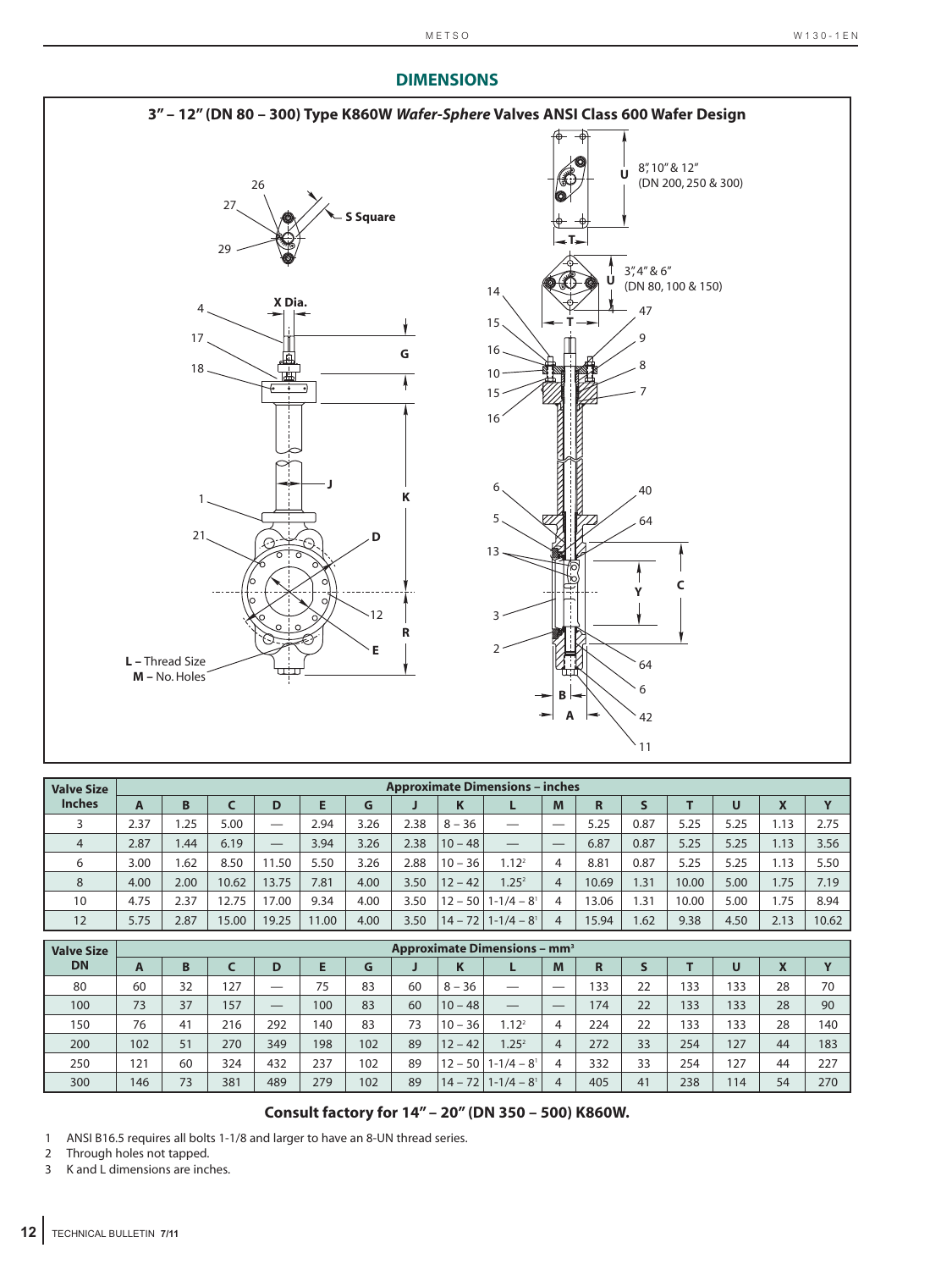

| <b>Valve Size</b> |      |      |       |       |       |      |      |           | <b>Approximate Dimensions - inches</b> |    |       |      |       |      |                         |       |
|-------------------|------|------|-------|-------|-------|------|------|-----------|----------------------------------------|----|-------|------|-------|------|-------------------------|-------|
| <b>Inches</b>     | A    | B    |       | D     |       | G    |      | K         |                                        | M  | R     |      |       | U    | $\overline{\mathbf{v}}$ |       |
|                   | 2.37 | .25  | 5.00  | 6.62  | 2.94  | 3.26 | 2.38 | $8 - 36$  | $3/4 - 10$                             | 8  | 5.25  | 0.87 | 5.25  | 5.25 | 1.13                    | 2.75  |
| $\overline{4}$    | 2.87 | .44  | 6.19  | 8.50  | 3.94  | 3.26 | 2.38 | $10 - 48$ | $7/8 - 9$                              | 8  | 6.87  | 0.87 | 5.25  | 5.25 | 1.13                    | 3.56  |
| 6                 | 3.00 | .62  | 8.50  | 11.50 | 5.50  | 3.26 | 2.88 | $10 - 36$ | -8                                     | 12 | 8.81  | 0.87 | 5.25  | 5.25 | 1.13                    | 5.50  |
| 8                 | 4.00 | 2.00 | 10.62 | 13.75 | 7.81  | 4.00 | 3.50 |           | $12 - 42$   1-1/8 – 8 <sup>1</sup>     | 12 | 10.69 | 1.31 | 10.00 | 5.00 | 1.75                    | 7.19  |
| 10                | 4.75 | 2.37 | 12.75 | 17.00 | 9.34  | 4.00 | 3.50 |           | $12 - 50$   1-1/4 $-$ 8 <sup>1</sup>   | 16 | 13.06 | .31  | 10.00 | 5.00 | .75                     | 8.94  |
| 12                | 5.75 | 2.87 | 15.00 | 19.25 | 11.00 | 4.00 | 3.50 |           | $14 - 72$   1-1/4 – 8 <sup>1</sup>     | 20 | 15.94 | .62  | 9.38  | 4.50 | 2.13                    | 10.62 |

| <b>Valve Size</b> |     | <b>Approximate Dimensions - mm<sup>2</sup></b> |     |     |     |     |    |           |                                     |                   |     |    |     |     |    |                         |
|-------------------|-----|------------------------------------------------|-----|-----|-----|-----|----|-----------|-------------------------------------|-------------------|-----|----|-----|-----|----|-------------------------|
| <b>DN</b>         | A   | <sub>B</sub>                                   |     | D   |     | G   | J  | K         |                                     | M                 | R   |    |     | U   | X  | $\overline{\mathbf{v}}$ |
| 80                | 60  | 32                                             | 127 | 168 | 75  | 83  | 60 | $8 - 36$  | $3/4 - 10$                          | 8                 | 133 | 22 | 133 | 133 | 28 | 70                      |
| 100               | 73  | 37                                             | 157 | 216 | 100 | 83  | 60 | $10 - 48$ | $7/8 - 9$                           | 8                 | 174 | 22 | 133 | 133 | 28 | 90                      |
| 150               | 76  | 41                                             | 216 | 292 | 140 | 83  | 73 | $10 - 36$ | $-8$                                | $12 \overline{ }$ | 224 | 22 | 133 | 133 | 28 | 140                     |
| 200               | 102 | 51                                             | 270 | 349 | 198 | 102 | 89 | $12 - 42$ | $1 - 1/8 - 8$ <sup>1</sup>          | 12                | 272 | 33 | 254 | 127 | 44 | 183                     |
| 250               | 121 | 60                                             | 324 | 432 | 237 | 102 | 89 |           | $12 - 50$   1-1/4 $-8$ <sup>1</sup> | 16                | 332 | 33 | 254 | 127 | 44 | 227                     |
| 300               | 146 | 73                                             | 381 | 489 | 279 | 102 | 89 | $14 - 72$ | $1 - 1/4 - 8$ <sup>1</sup>          | 20                | 405 | 41 | 238 | 114 | 54 | 270                     |

### **Consult factory for 14" – 20" (DN 350 – 500) K860L.**

1 ANSI B16.5 requires all bolts 1-1/8 and larger to have an 8-UN thread series

2 K and L dimensions are inches.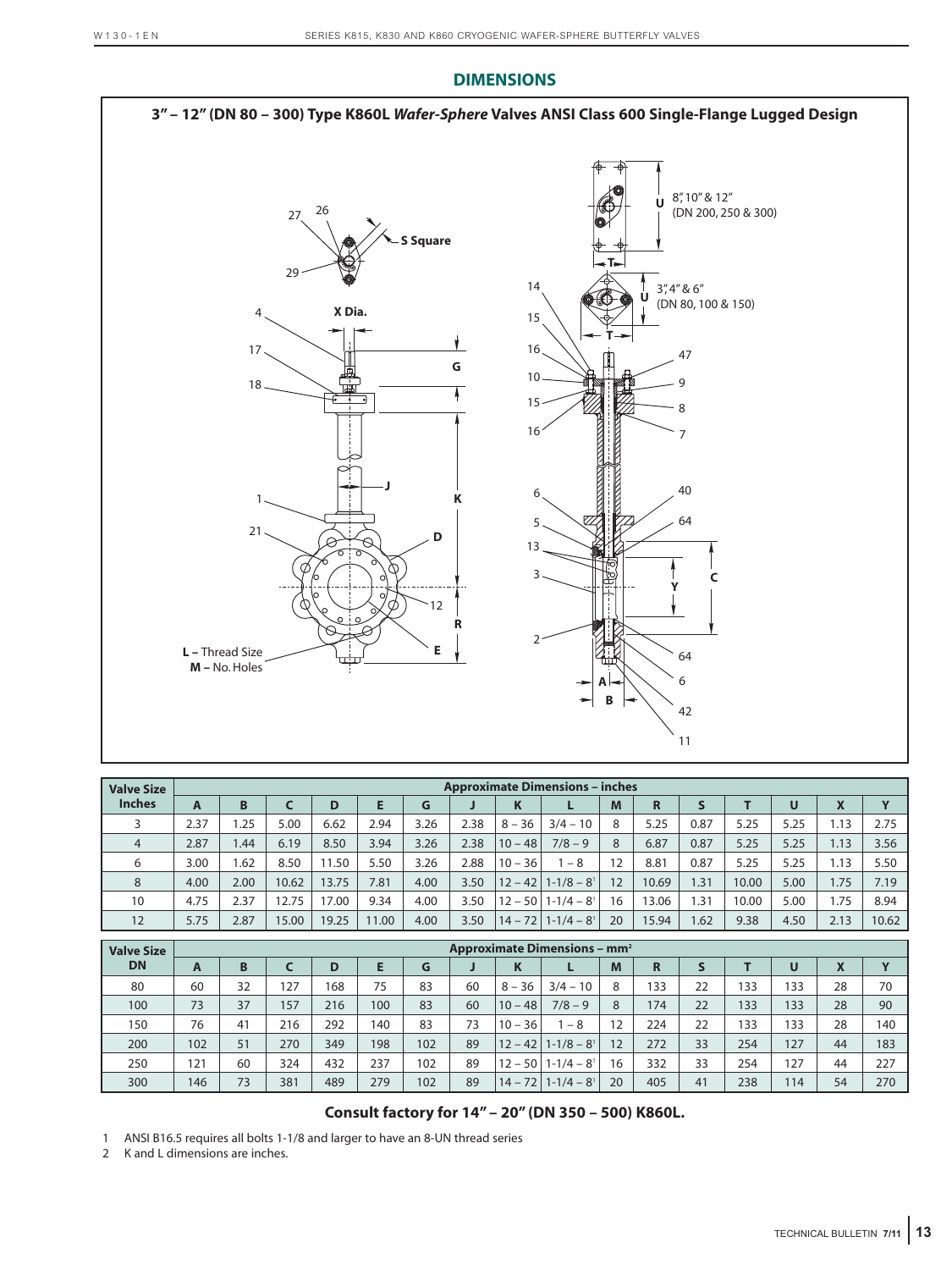|                |                               |                                                                                                                              | <b>BILL OF MATERIAL AND PARTS LIST</b>                                  |
|----------------|-------------------------------|------------------------------------------------------------------------------------------------------------------------------|-------------------------------------------------------------------------|
| Part No.       |                               | <b>Part Name</b>                                                                                                             | Туре К815-36НВ, К830-36НВ, К860-36НВ                                    |
| 1              | Body                          |                                                                                                                              | 316 Stainless steel                                                     |
| $\overline{2}$ | Insert                        |                                                                                                                              | 316 Stainless steel                                                     |
| 3              | <b>Disc</b>                   |                                                                                                                              | 316 Stainless steel                                                     |
| $\overline{4}$ | <b>Shaft</b>                  |                                                                                                                              | 17-4PH Stainless steel                                                  |
| 5              | Seat                          |                                                                                                                              | PTFE/316 Stainless steel or PCTFE (14" [DN 350] and larger K815 & K830) |
| 6              | <b>Shaft Bearing</b>          |                                                                                                                              | 316 Stainless steel backed PTFE                                         |
| 7              | <b>Flange Bearing</b>         |                                                                                                                              | <b>Bronze</b>                                                           |
| 8              | <b>Shaft Seal</b>             |                                                                                                                              | <b>PTFE</b>                                                             |
| 9              | <b>Compression Ring</b>       |                                                                                                                              | 316 Stainless steel                                                     |
| 10             | <b>Compression Plate</b>      |                                                                                                                              | 316 Stainless steel                                                     |
| 11             |                               | Pressure Plug (3" - 12" [DN 80 - 300] K860 only)                                                                             | 316 Stainless steel                                                     |
| 12             | Insert Pin (K860 valves only) |                                                                                                                              | Stainless steel                                                         |
| 13             | Disc Pin                      |                                                                                                                              | 17-4PH Stainless steel                                                  |
| 14             | Stud                          |                                                                                                                              | Stainless steel                                                         |
| 15             | Nut                           |                                                                                                                              | Stainless steel                                                         |
| 16             | Lock Washer                   | (14" - 30" [DN 350 - 750] K815 valves)<br>(14" - 24" [DN 350 - 600] K830 valves)<br>(3" - 12" [DN 80 - 300] K860 valves)     | Stainless steel                                                         |
| 17             | Name Plate                    |                                                                                                                              | Stainless steel                                                         |
| 18             | <b>Drive Screw</b>            |                                                                                                                              | Stainless steel                                                         |
| 21             |                               | Cap Screw (except 3" - 12" [DN 80 - 300] K815 & K830)                                                                        | Stainless steel                                                         |
| 26             |                               | (30" [DN 750] K815 valves)<br>Indicator Plate (20" - 24" [DN 500 - 600] K830 valves)<br>(3" - 10" [DN 80 - 250] K860 valves) | Stainless steel                                                         |
| 27             | <b>Drive Screw</b>            | (30" [DN 750] K815 valves)<br>(20" - 24" [DN 500 - 600] K830 valves)<br>(3" - 10" [DN 80 - 250] K860 valves)                 | Stainless steel                                                         |
| 29             |                               | Indicator Pointer (except 3" - 12" [DN 80 - 300] K815 & K830)                                                                | Carbon steel                                                            |
| 40             |                               | Body Seal (3" - 12" [DN 80 - 300] K815, K830 & K860)                                                                         | Graphite                                                                |
| 41             |                               | Top Bearing Spacer (except 12" [DN 300] K815 & K830)<br>(except 3" - 12" [DN 80 - 300] K860)                                 | <b>PTFE</b>                                                             |
| 42             |                               | Plug Seal (3" - 12" [DN 80 - 300] K860)                                                                                      | PTFE                                                                    |
| 47             |                               | Retaining Ring (except 8" - 12" [DN 200 - 300] K860)                                                                         | Inconel <sup>®</sup>                                                    |
| 53             | Cover Plate                   | $(16" - 30"$ [DN 400 - 750] K815)<br>$(14" - 24"$ [DN 350 - 600] K830)                                                       | 316 Stainless steel                                                     |
| 54             | Gasket                        | $(16" - 30"$ [DN 400 - 750] K815)<br>$(14" - 24"$ [DN 350 - 600] K830)                                                       | PTFE                                                                    |
| 55             | Cap Screw                     | $(16" - 30"$ [DN 400 - 750] K815)<br>$(14" - 24"$ [DN 350 - 600] K830)                                                       | Stainless steel                                                         |
| 56             | Lock Washer                   | $(16" - 30"$ [DN 400 - 750] K815)<br>$(14" - 24"$ [DN 350 - 600] K830)                                                       | Stainless steel                                                         |
| 64             | <b>Thrust Bearing</b>         |                                                                                                                              | 316 Stainless steel, Chrome plated                                      |
| 77             |                               | Insert Spring (3" - 12" [DN 80 - 300] K815W & K830W)                                                                         | Inconel                                                                 |

Note 1: Bonnet extension portion of body is 316 stainless steel.

Note 2: Monel® valves are available on application.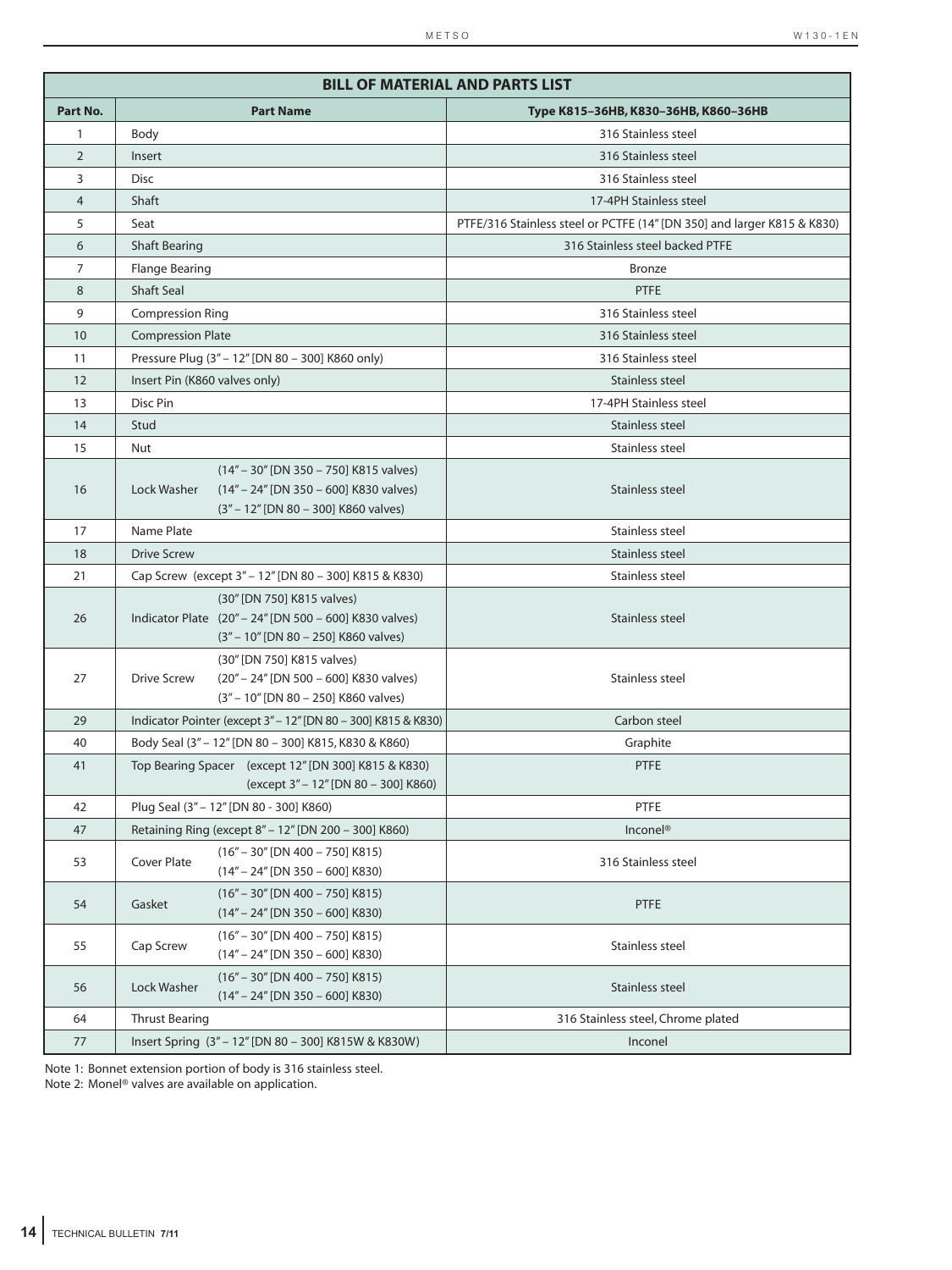# **VALVE TORQUE DATA**

The torque required to open or close the Series K815, K830, or K860 valves can easily be calculated using the equation on the following page. However, for your convenience, the following tables can be used as a quick guide for actuator selection. If the valve's torque is not listed in the tables, **use the equation to calculate the torque**. Refer to Metso bulletins for pneumatic and electric actuators. Select an actuator that provides the same or greater torque output. **If in doubt, select the next larger actuator.**

|               | <b>Valve Size</b> |                  | <b>Torque Required at Specified Shutoff Differential Pressure</b><br>for Series K815W and K815L Valves, Shaft Upstream or Downstream, |                  |                            |                    |              |  |  |  |  |  |  |  |
|---------------|-------------------|------------------|---------------------------------------------------------------------------------------------------------------------------------------|------------------|----------------------------|--------------------|--------------|--|--|--|--|--|--|--|
| <b>Inches</b> | <b>DN</b>         | FT.LBS @ 100 psi | N $\cdot$ m @ 6.9 bar                                                                                                                 | FT·LBS @ 200 psi | N <sub>om</sub> @ 13.8 bar | $FT·LBS @ 275$ psi | N.m @ 19 bar |  |  |  |  |  |  |  |
|               | 80                | 40               | 54                                                                                                                                    | 45               | 61                         | 49                 | 66           |  |  |  |  |  |  |  |
| 4             | 100               | 55               | 75                                                                                                                                    | 65               | 88                         | 73                 | 98           |  |  |  |  |  |  |  |
| 6             | 150               | 115              | 156                                                                                                                                   | 140              | 190                        | 159                | 215          |  |  |  |  |  |  |  |
| 8             | 200               | 195              | 264                                                                                                                                   | 235              | 319                        | 265                | 359          |  |  |  |  |  |  |  |
| 10            | 250               | 272              | 369                                                                                                                                   | 334              | 453                        | 387                | 524          |  |  |  |  |  |  |  |
| 12            | 300               | 425              | 576                                                                                                                                   | 530              | 719                        | 609                | 825          |  |  |  |  |  |  |  |
| 14            | 350               | 990              | 1342                                                                                                                                  | 1380             | 1871                       | 1673               | 2268         |  |  |  |  |  |  |  |
| 16            | 400               | 1290             | 1749                                                                                                                                  | 1780             | 2414                       | 2148               | 2912         |  |  |  |  |  |  |  |
| 18            | 450               | 1700             | 2305                                                                                                                                  | 2350             | 3187                       | 2838               | 3848         |  |  |  |  |  |  |  |
| 20            | 500               | 2110             | 2861                                                                                                                                  | 2920             | 3960                       | 3528               | 4783         |  |  |  |  |  |  |  |
| 24            | 600               | 3400             | 4610                                                                                                                                  | 4800             | 6509                       | 5650               | 7933         |  |  |  |  |  |  |  |
| 30            | 750               | 6130             | 8312                                                                                                                                  | 8460             | 11472                      | 10208              | 13841        |  |  |  |  |  |  |  |

| <b>Valve Size</b> |           | <b>Torque Required at Specified Shutoff Differential Pressure</b><br>for Series K830W and K830L Valves, Shaft Upstream or Downstream, |                                    |                             |                              |                      |                                  |                             |                                  |                           |                           |                            |                                  |
|-------------------|-----------|---------------------------------------------------------------------------------------------------------------------------------------|------------------------------------|-----------------------------|------------------------------|----------------------|----------------------------------|-----------------------------|----------------------------------|---------------------------|---------------------------|----------------------------|----------------------------------|
| <b>Inches</b>     | <b>DN</b> | <b>FT</b> •LBS @<br>300 psi                                                                                                           | $N \cdot m$ $@$<br><b>20.7 bar</b> | <b>FT</b> •LBS @<br>400 psi | $N$ <b>m</b> $@$<br>27.6 bar | FT·LBS @V<br>500 psi | $N \cdot m$ $\omega$<br>34.5 bar | <b>FT</b> •LBS @<br>600 psi | $N \cdot m$ $\omega$<br>41.4 bar | FT·LBS@<br><b>700 psi</b> | $N \cdot m$ @<br>48.3 bar | FT·LBS @<br><b>720 psi</b> | $N \cdot m$ $\omega$<br>49.6 bar |
| 3                 | 80        | 50                                                                                                                                    | 68                                 | 55                          | 75                           | 60                   | 81                               | 65                          | 88                               | 70                        | 95                        | 71                         | 96                               |
| $\overline{4}$    | 100       | 75                                                                                                                                    | 102                                | 85                          | 115                          | 95                   | 129                              | 105                         | 142                              | 115                       | 156                       | 117                        | 159                              |
| 6                 | 150       | 173                                                                                                                                   | 235                                | 199                         | 270                          | 225                  | 305                              | 251                         | 340                              | 277                       | 376                       | 282                        | 383                              |
| 8                 | 200       | 280                                                                                                                                   | 380                                | 320                         | 434                          | 360                  | 488                              | 400                         | 542                              | 440                       | 597                       | 448                        | 607                              |
| 10                | 250       | 421                                                                                                                                   | 571                                | 488                         | 662                          | 555                  | 753                              | 622                         | 843                              | 689                       | 934                       | 702                        | 952                              |
| 12                | 300       | 773                                                                                                                                   | 1048                               | 914                         | 1239                         | 1055                 | 1431                             | 1196                        | 1622                             | 1337                      | 1813                      | 1365                       | 1851                             |
| 14                | 350       | 1770                                                                                                                                  | 2400                               | 2160                        | 2929                         | 2550                 | 3458                             | 2940                        | 3987                             | 3330                      | 4515                      | 3408                       | 4621                             |
| 16                | 400       | 2270                                                                                                                                  | 3078                               | 2760                        | 3743                         | 3250                 | 4407                             | 3740                        | 5071                             | 4230                      | 5736                      | 4328                       | 5869                             |
| 18                | 450       | 3000                                                                                                                                  | 4068                               | 3650                        | 4949                         | 4300                 | 5831                             | 4950                        | 6712                             | 5600                      | 7594                      | 5730                       | 7770                             |
| 20                | 500       | 3730                                                                                                                                  | 5058                               | 4540                        | 6156                         | 5350                 | 7255                             | 6160                        | 8353                             | 6970                      | 9451                      | 7132                       | 9671                             |
| 24                | 600       | 6230                                                                                                                                  | 8448                               | 7640                        | 10360                        | 9050                 | 12272                            | 10460                       | 14184                            | 11870                     | 16096                     | 12152                      | 16478                            |

| <b>Valve Size</b> | <b>Torque Required at Specified Shutoff Differential Pressure</b><br>for Series K860W and K860L Valves, Shaft Upstream or Downstream, |                               |                                |                        |                                  |           |                 |                                                      |                      |            |                                             |                                |                                  |
|-------------------|---------------------------------------------------------------------------------------------------------------------------------------|-------------------------------|--------------------------------|------------------------|----------------------------------|-----------|-----------------|------------------------------------------------------|----------------------|------------|---------------------------------------------|--------------------------------|----------------------------------|
| <b>Inches</b>     | <b>DN</b>                                                                                                                             | <b>FT</b> •LBS @<br>$600$ psi | $N \cdot m$ $\omega$<br>41 bar | FT·LBS @ <br>$800$ psi | $N \cdot m$ $\omega$<br>55.2 bar | FT·LBS @V | $N \cdot m$ $@$ | FT·LBS @ <br>1000 psi 69.0 bar   1200 psi   82.8 bar | $N \cdot m$ $\omega$ | $FT-LES @$ | $N \cdot m$ $\omega$<br>1400 psi   96.6 bar | <b>FT</b> •LBS @<br>1440 psi l | $N \cdot m$ $\omega$<br>99.3 bar |
|                   | 80                                                                                                                                    | 65                            | 88                             | 75                     | 102                              | 85        | 115             | 95                                                   | 129                  | 105        | 142                                         | 107                            | 145                              |
| $\overline{4}$    | 100                                                                                                                                   | 116                           | 157                            | 138                    | 187                              | 160       | 217             | 182                                                  | 247                  | 204        | 277                                         | 208                            | 283                              |
| 6                 | 150                                                                                                                                   | 285                           | 386                            | 345                    | 468                              | 405       | 549             | 465                                                  | 631                  | 525        | 712                                         | 537                            | 728                              |
| 8                 | 200                                                                                                                                   | 548                           | 743                            | 674                    | 914                              | 800       | 1085            | 926                                                  | 1256                 | 1052       | 1427                                        | 1077                           | 1461                             |
| 10                | 250                                                                                                                                   | 872                           | 182                            | 1086                   | 1473                             | 1300      | 1763            | 1514                                                 | 2053                 | 1728       | 2343                                        | 1771                           | 2401                             |
| 12                | 300                                                                                                                                   | 1350                          | 1831                           | 1680                   | 2278                             | 2010      | 2726            | 2340                                                 | 3173                 | 2670       | 3621                                        | 2736                           | 3710                             |

# **VALVE TORQUE EQUATION**

Use the following equation to calculate the torque required to open and close the Series K815, K830, or K860 valves.

#### *Torque required (FT•LBS) = (Kt multiplied by the differential shutoff pressure in psi) + Ts*

**Example:** 6"(DN 150) K815L-18-36HBAS at 230 psi (15.9 bar) differential pressure, installed shaft downstream =  $(0.25 X 230)$  $+ 90 = 148$  FT $\cdot$ LBS.

(To convert FT•LBS to N•m, multiply by 1.356.)

|                   |           |      |                                 |      | <b>Shaft Upstream or Downstream</b> |                                 |           |  |
|-------------------|-----------|------|---------------------------------|------|-------------------------------------|---------------------------------|-----------|--|
| <b>Valve Size</b> |           |      | Class 150<br><b>Series K815</b> |      | Class 300<br><b>Series K830</b>     | Class 600<br><b>Series K860</b> |           |  |
| <i>inches</i>     | <b>DN</b> | Kt   | Ts                              | Kt   | Ts                                  | Kt                              | <b>Ts</b> |  |
| 3                 | 80        | 0.05 | 35                              | 0.05 | 35                                  | 0.05                            | 35        |  |
| 4                 | 100       | 0.10 | 45                              | 0.10 | 45                                  | 0.11                            | 50        |  |
| 6                 | 150       | 0.25 | 90                              | 0.26 | 95                                  | 0.30                            | 105       |  |
| 8                 | 200       | 0.40 | 155                             | 0.40 | 160                                 | 0.63                            | 170       |  |
| 10                | 250       | 0.62 | 210                             | 0.67 | 220                                 | 1.07                            | 230       |  |
| 12                | 300       | 1.05 | 320                             | 1.41 | 350                                 | 1.65                            | 360       |  |
| 14                | 350       | 3.9  | 600                             | 3.9  | 600                                 |                                 |           |  |
| 16                | 400       | 4.9  | 800                             | 4.9  | 800                                 |                                 |           |  |
| 18                | 450       | 6.5  | 1050                            | 6.5  | 1050                                |                                 |           |  |
| 20                | 500       | 8.1  | 1300                            | 8.1  | 1300                                |                                 |           |  |
| 24                | 600       | 14.0 | 2000                            | 14.1 | 2000                                |                                 |           |  |
| 30                | 750       | 23.3 | 3800                            |      |                                     |                                 |           |  |